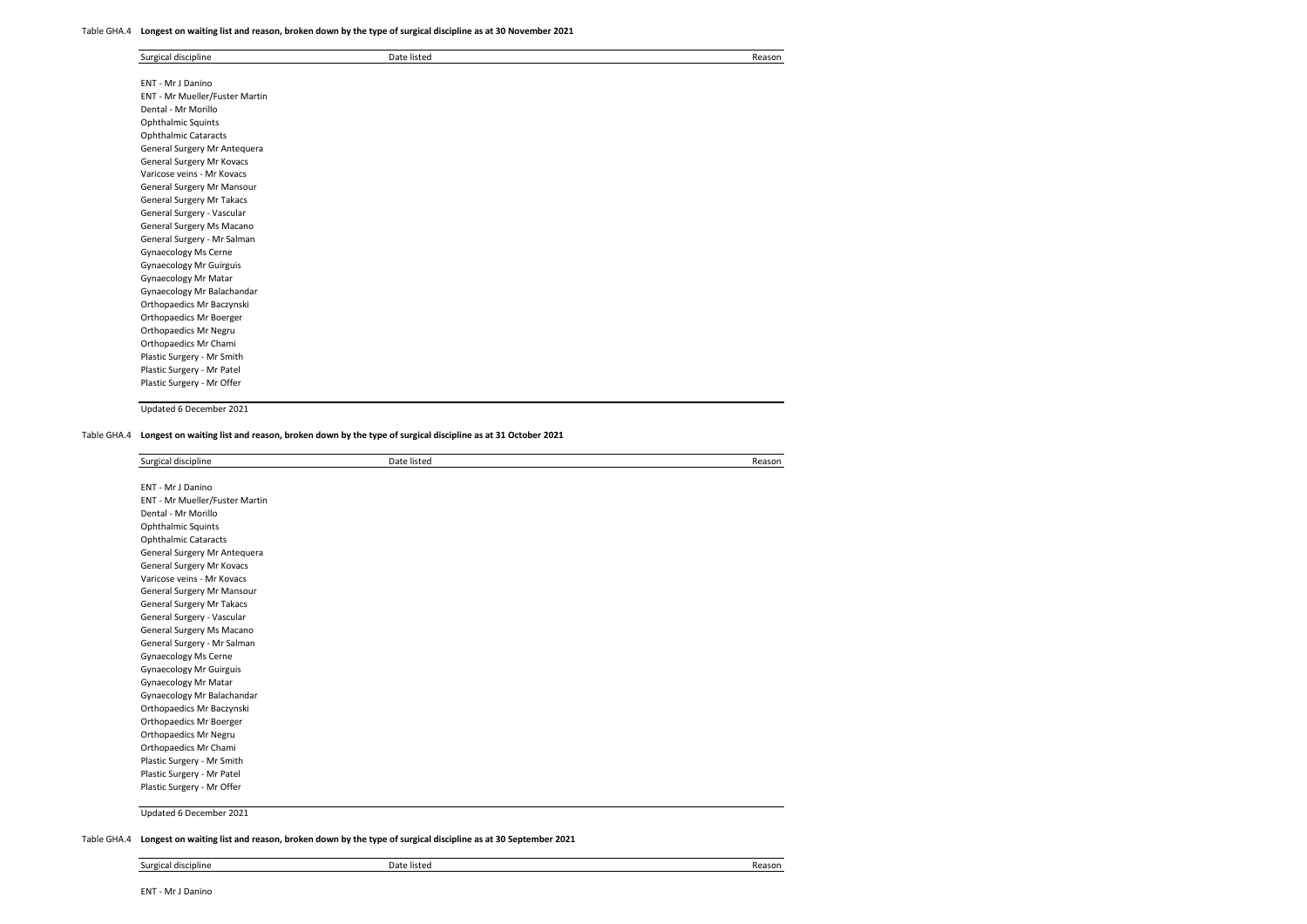| ENT - Mr Mueller/Fuster Martin |  |
|--------------------------------|--|
| Dental - Mr Morillo            |  |
| <b>Ophthalmic Squints</b>      |  |
| <b>Ophthalmic Cataracts</b>    |  |
| General Surgery Mr Antequera   |  |
| General Surgery Mr Kovacs      |  |
| Varicose veins - Mr Kovacs     |  |
| General Surgery Mr Mansour     |  |
| General Surgery Mr Takacs      |  |
| General Surgery - Vascular     |  |
| General Surgery Ms Macano      |  |
| General Surgery - Mr Salman    |  |
| Gynaecology Ms Cerne           |  |
| <b>Gynaecology Mr Guirguis</b> |  |
| <b>Gynaecology Mr Matar</b>    |  |
| Gynaecology Mr Balachandar     |  |
| Orthopaedics Mr Baczynski      |  |
| Orthopaedics Mr Boerger        |  |
| Orthopaedics Mr Negru          |  |
| Orthopaedics Mr Chami          |  |
| Plastic Surgery - Mr Smith     |  |
| Plastic Surgery - Mr Patel     |  |
| Plastic Surgery - Mr Offer     |  |
|                                |  |

## Table GHA.4 **Longest on waiting list and reason, broken down by the type of surgical discipline as at 31 August 2021**

| Surgical discipline            | Date listed | Reason |
|--------------------------------|-------------|--------|
| ENT - Mr J Danino              |             |        |
| ENT - Mr Mueller/Fuster Martin |             |        |
| Dental - Mr Morillo            |             |        |
|                                |             |        |
| Ophthalmic Squints             |             |        |
| <b>Ophthalmic Cataracts</b>    |             |        |
| General Surgery Mr Antequera   |             |        |
| General Surgery Mr Kovacs      |             |        |
| Varicose veins - Mr Kovacs     |             |        |
| General Surgery Mr Mansour     |             |        |
| General Surgery Mr Takacs      |             |        |
| General Surgery - Vascular     |             |        |
| General Surgery Ms Macano      |             |        |
| General Surgery - Mr Salman    |             |        |
| Gynaecology Ms Cerne           |             |        |
| Gynaecology Mr Guirguis        |             |        |
| Gynaecology Mr Matar           |             |        |
| Gynaecology Mr Balachandar     |             |        |
| Orthopaedics Mr Baczynski      |             |        |
| Orthopaedics Mr Boerger        |             |        |
| Orthopaedics Mr Negru          |             |        |
| Orthopaedics Mr Chami          |             |        |
| Plastic Surgery - Mr Smith     |             |        |
| Plastic Surgery - Mr Patel     |             |        |
| Plastic Surgery - Mr Offer     |             |        |

Updated 6 December 2021

#### Table GHA.4 **Longest on waiting list and reason, broken down by the type of surgical discipline as at 31 July 2021**

Surgical discipline Date listed Reason

ENT - Mr J Danino ENT - Mr Mueller/Fuster Martin Dental - Mr Morillo Ophthalmic Squints Ophthalmic Cataracts General Surgery Mr Antequera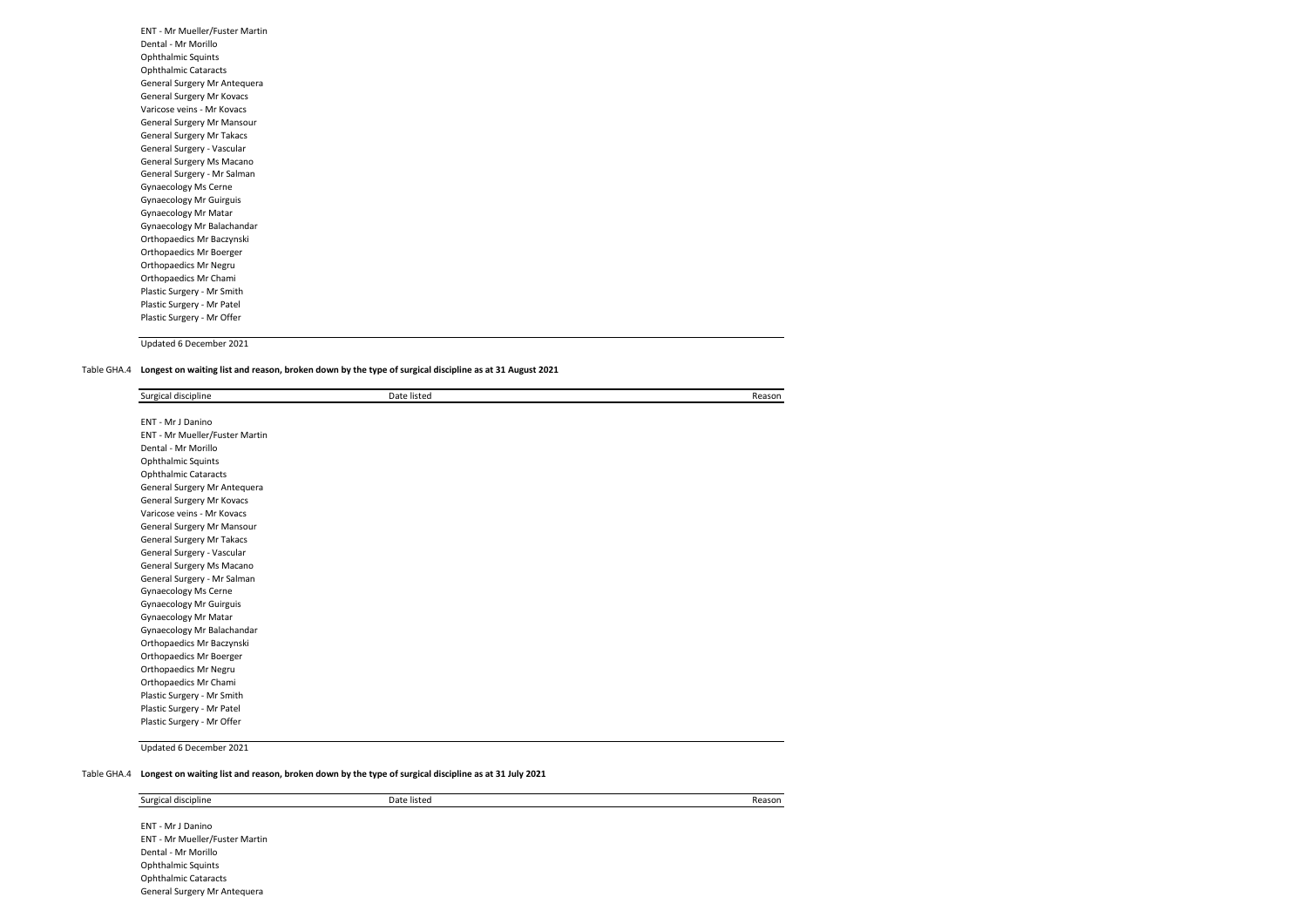| General Surgery Mr Kovacs      |
|--------------------------------|
| Varicose veins - Mr Kovacs     |
| General Surgery Mr Mansour     |
| General Surgery Mr Takacs      |
| General Surgery - Vascular     |
| General Surgery Ms Macano      |
| General Surgery - Mr Salman    |
| <b>Gynaecology Ms Cerne</b>    |
| <b>Gynaecology Mr Guirguis</b> |
| <b>Gynaecology Mr Matar</b>    |
| Gynaecology Mr Balachandar     |
| Orthopaedics Mr Baczynski      |
| Orthopaedics Mr Boerger        |
| Orthopaedics Mr Negru          |
| Orthopaedics Mr Chami          |
| Plastic Surgery - Mr Smith     |
| Plastic Surgery - Mr Patel     |
| Plastic Surgery - Mr Offer     |
|                                |

Table GHA.4 **Longest on waiting list and reason, broken down by the type of surgical discipline as at 30 June 2021**

| Surgical discipline            | Date listed | Reason |
|--------------------------------|-------------|--------|
| ENT - Mr J Danino              |             |        |
| ENT - Mr Mueller/Fuster Martin |             |        |
| Dental - Mr Morillo            |             |        |
| <b>Ophthalmic Squints</b>      |             |        |
| <b>Ophthalmic Cataracts</b>    |             |        |
| General Surgery Mr Antequera   |             |        |
| General Surgery Mr Kovacs      |             |        |
| Varicose veins - Mr Kovacs     |             |        |
| General Surgery Mr Mansour     |             |        |
| General Surgery Mr Takacs      |             |        |
| General Surgery - Vascular     |             |        |
| General Surgery Ms Macano      |             |        |
| General Surgery - Mr Salman    |             |        |
| <b>Gynaecology Ms Cerne</b>    |             |        |
| <b>Gynaecology Mr Guirguis</b> |             |        |
| Gynaecology Mr Matar           |             |        |
| Gynaecology Mr Balachandar     |             |        |
| Orthopaedics Mr Baczynski      |             |        |
| Orthopaedics Mr Boerger        |             |        |
| Orthopaedics Mr Negru          |             |        |
| Orthopaedics Mr Chami          |             |        |
| Plastic Surgery - Mr Smith     |             |        |
| Plastic Surgery - Mr Patel     |             |        |
| Plastic Surgery - Mr Offer     |             |        |

Updated 6 December 2021

Table GHA.4 **Longest on waiting list and reason, broken down by the type of surgical discipline as at 31 May 2021**

| Surgical discipline            | Date listed | Reason |
|--------------------------------|-------------|--------|
|                                |             |        |
| ENT - Mr J Danino              |             |        |
| ENT - Mr Mueller/Fuster Martin |             |        |
| Dental - Mr Morillo            |             |        |
| <b>Ophthalmic Squints</b>      |             |        |
| <b>Ophthalmic Cataracts</b>    |             |        |
| General Surgery Mr Antequera   |             |        |
| General Surgery Mr Kovacs      |             |        |
| Varicose veins - Mr Kovacs     |             |        |
| General Surgery Mr Mansour     |             |        |
| General Surgery Mr Takacs      |             |        |
| General Surgery - Vascular     |             |        |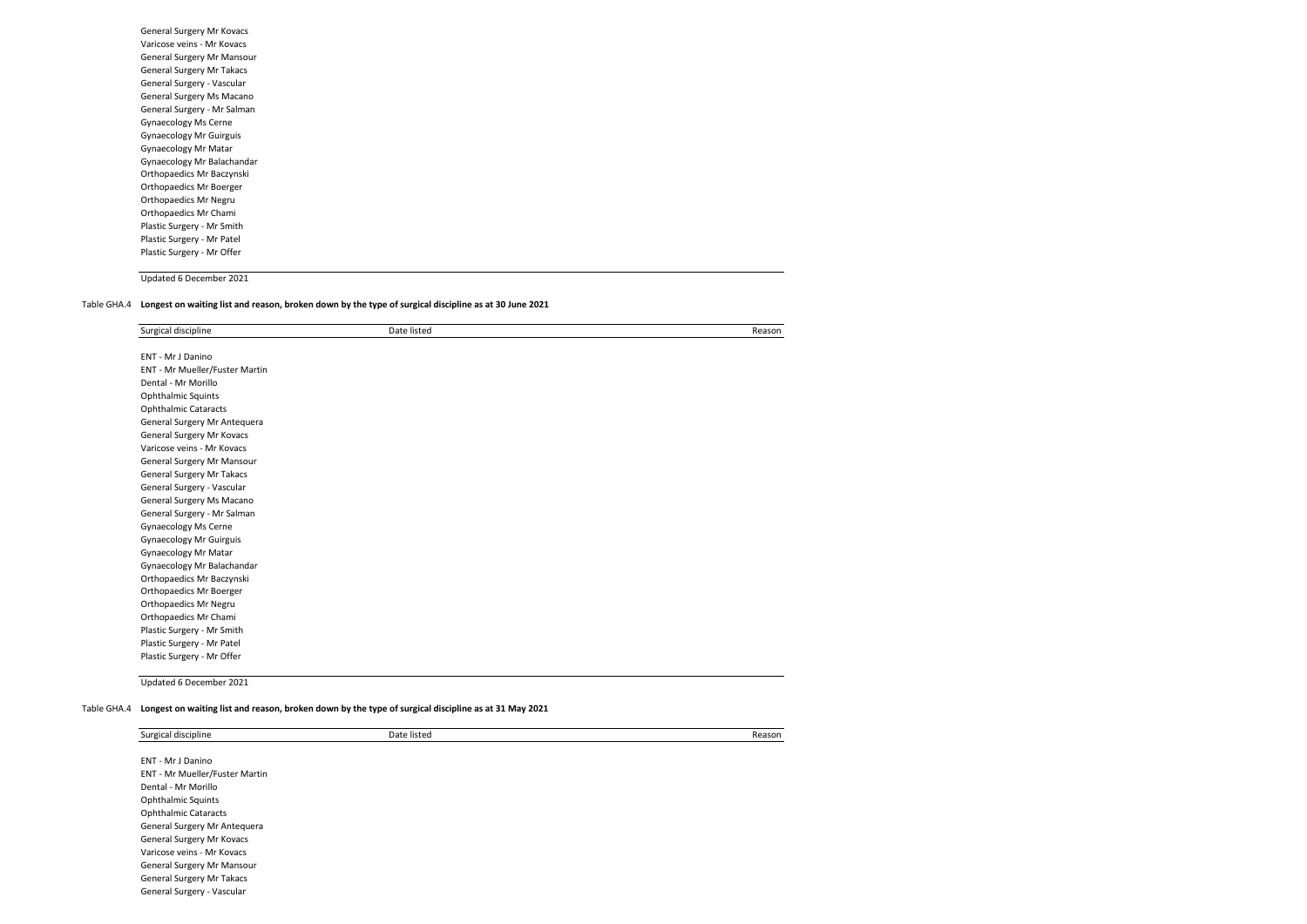General Surgery Ms Macano General Surgery - Mr Salman Gynaecology Ms Cerne Gynaecology Mr Guirguis Gynaecology Mr Matar Gynaecology Mr Balachandar Orthopaedics Mr Baczynski Orthopaedics Mr Boerger Orthopaedics Mr Negru Orthopaedics Mr Chami Plastic Surgery - Mr Smith Plastic Surgery - Mr Patel Plastic Surgery - Mr Offer

Updated 6 December 2021

#### Table GHA.4 **Longest on waiting list and reason, broken down by the type of surgical discipline as at 30 April 2021**

| Surgical discipline            | Date listed | Reason |
|--------------------------------|-------------|--------|
|                                |             |        |
| ENT - Mr J Danino              |             |        |
| ENT - Mr Mueller/Fuster Martin |             |        |
| Dental - Mr Morillo            |             |        |
| Ophthalmic Squints             |             |        |
| <b>Ophthalmic Cataracts</b>    |             |        |
| General Surgery Mr Antequera   |             |        |
| General Surgery Mr Kovacs      |             |        |
| Varicose veins - Mr Kovacs     |             |        |
| General Surgery Mr Mansour     |             |        |
| General Surgery Mr Takacs      |             |        |
| General Surgery - Vascular     |             |        |
| General Surgery Ms Macano      |             |        |
| General Surgery - Mr Salman    |             |        |
| Gynaecology Ms Cerne           |             |        |
| Gynaecology Mr Guirguis        |             |        |
| Gynaecology Mr Matar           |             |        |
| Gynaecology Mr Balachandar     |             |        |
| Orthopaedics Mr Baczynski      |             |        |
| Orthopaedics Mr Boerger        |             |        |
| Orthopaedics Mr Negru          |             |        |
| Orthopaedics Mr Chami          |             |        |
| Plastic Surgery - Mr Smith     |             |        |
| Plastic Surgery - Mr Patel     |             |        |
| Plastic Surgery - Mr Offer     |             |        |

Updated 6 December 2021

#### Table GHA.4 **Longest on waiting list and reason, broken down by the type of surgical discipline as at 31 March 2021**

| Surgical discipline            | Date listed | Reason |
|--------------------------------|-------------|--------|
| ENT - Mr J Danino              |             |        |
| ENT - Mr Mueller/Fuster Martin |             |        |
| Dental - Mr Morillo            |             |        |
| <b>Ophthalmic Squints</b>      |             |        |
| <b>Ophthalmic Cataracts</b>    |             |        |
| General Surgery Mr Antequera   |             |        |
| General Surgery Mr Kovacs      |             |        |
| Varicose veins - Mr Kovacs     |             |        |
| General Surgery Mr Mansour     |             |        |
| General Surgery Mr Takacs      |             |        |
| General Surgery - Vascular     |             |        |
| General Surgery Ms Macano      |             |        |
| General Surgery - Mr Salman    |             |        |
| Gynaecology Ms Cerne           |             |        |
| <b>Gynaecology Mr Guirguis</b> |             |        |
| Gynaecology Mr Matar           |             |        |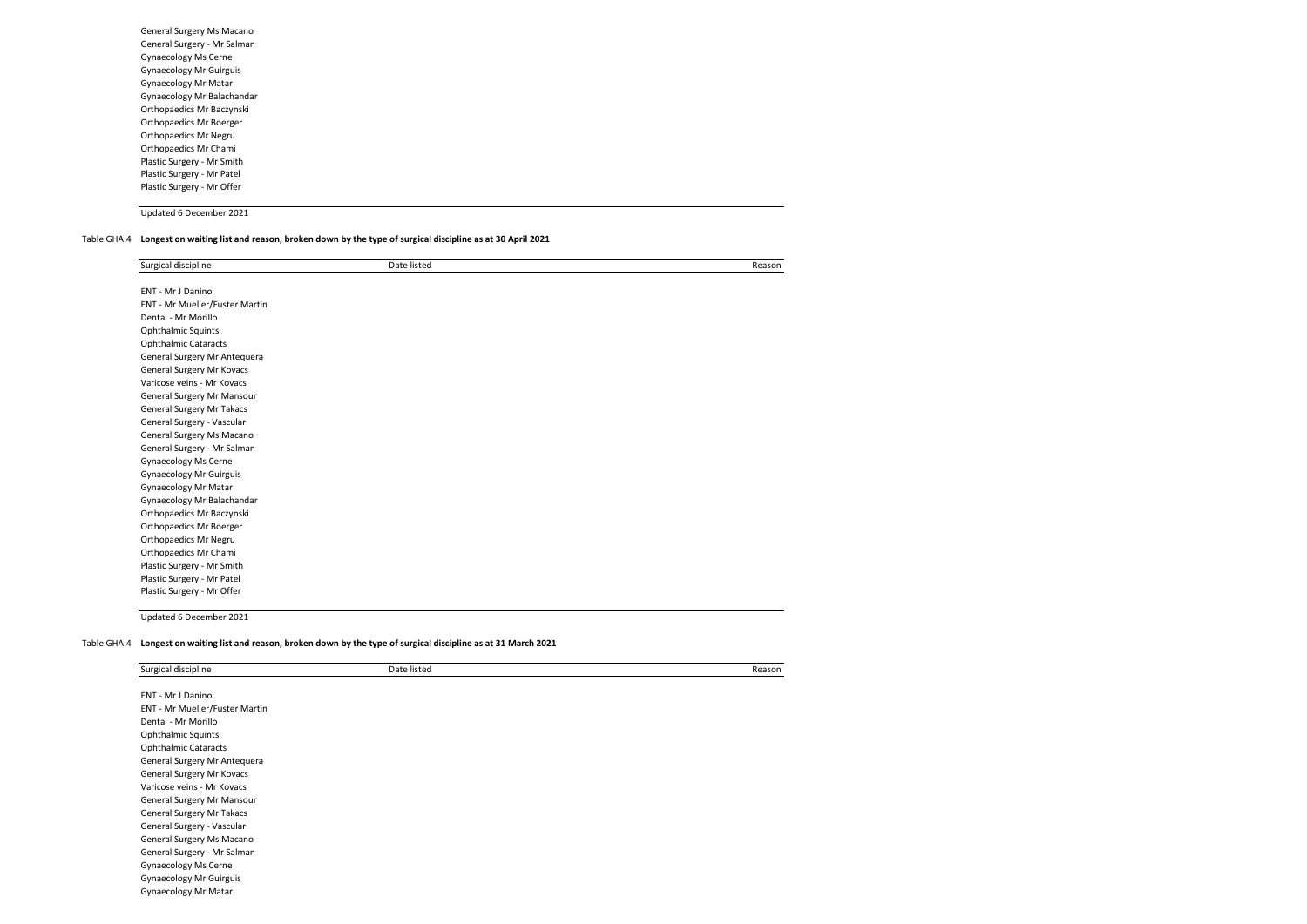Gynaecology Mr Balachandar Orthopaedics Mr Baczynski Orthopaedics Mr Boerger Orthopaedics Mr Negru Orthopaedics Mr Chami Plastic Surgery - Mr Smith Plastic Surgery - Mr Patel Plastic Surgery - Mr Offer

Updated 6 December 2021

## Table GHA.4 **Longest on waiting list and reason, broken down by the type of surgical discipline as at 28 February 2021**

| Surgical discipline              | Date listed | Reason |
|----------------------------------|-------------|--------|
| ENT - Mr J Danino                |             |        |
| ENT - Mr Mueller/Fuster Martin   |             |        |
| Dental - Mr Morillo              |             |        |
| Ophthalmic Squints               |             |        |
| <b>Ophthalmic Cataracts</b>      |             |        |
| General Surgery Mr Antequera     |             |        |
| General Surgery Mr Kovacs        |             |        |
| Varicose veins - Mr Kovacs       |             |        |
| General Surgery Mr Mansour       |             |        |
| <b>General Surgery Mr Takacs</b> |             |        |
| General Surgery - Vascular       |             |        |
| General Surgery Ms Macano        |             |        |
| General Surgery - Mr Salman      |             |        |
| Gynaecology Ms Cerne             |             |        |
| <b>Gynaecology Mr Guirguis</b>   |             |        |
| Gynaecology Mr Matar             |             |        |
| Gynaecology Mr Balachandar       |             |        |
| Orthopaedics Mr Baczynski        |             |        |
| Orthopaedics Mr Boerger          |             |        |
| Orthopaedics Mr Negru            |             |        |
| Orthopaedics Mr Chami            |             |        |
| Plastic Surgery - Mr Smith       |             |        |
| Plastic Surgery - Mr Patel       |             |        |
| Plastic Surgery - Mr Offer       |             |        |

Updated 6 December 2021

#### Table GHA.4 **Longest on waiting list and reason, broken down by the type of surgical discipline as at 31 January 2021**

| Surgical discipline            | Date listed | Reason |
|--------------------------------|-------------|--------|
|                                |             |        |
| ENT - Mr J Danino              |             |        |
| ENT - Mr Mueller/Fuster Martin |             |        |
| Dental - Mr Morillo            |             |        |
| <b>Ophthalmic Squints</b>      |             |        |
| <b>Ophthalmic Cataracts</b>    |             |        |
| General Surgery Mr Antequera   |             |        |
| General Surgery Mr Kovacs      |             |        |
| Varicose veins - Mr Kovacs     |             |        |
| General Surgery Mr Mansour     |             |        |
| General Surgery Mr Takacs      |             |        |
| General Surgery - Vascular     |             |        |
| General Surgery Ms Macano      |             |        |
| General Surgery - Mr Salman    |             |        |
| Gynaecology Ms Cerne           |             |        |
| <b>Gynaecology Mr Guirguis</b> |             |        |
| Gynaecology Mr Matar           |             |        |
| Gynaecology Mr Balachandar     |             |        |
| Orthopaedics Mr Baczynski      |             |        |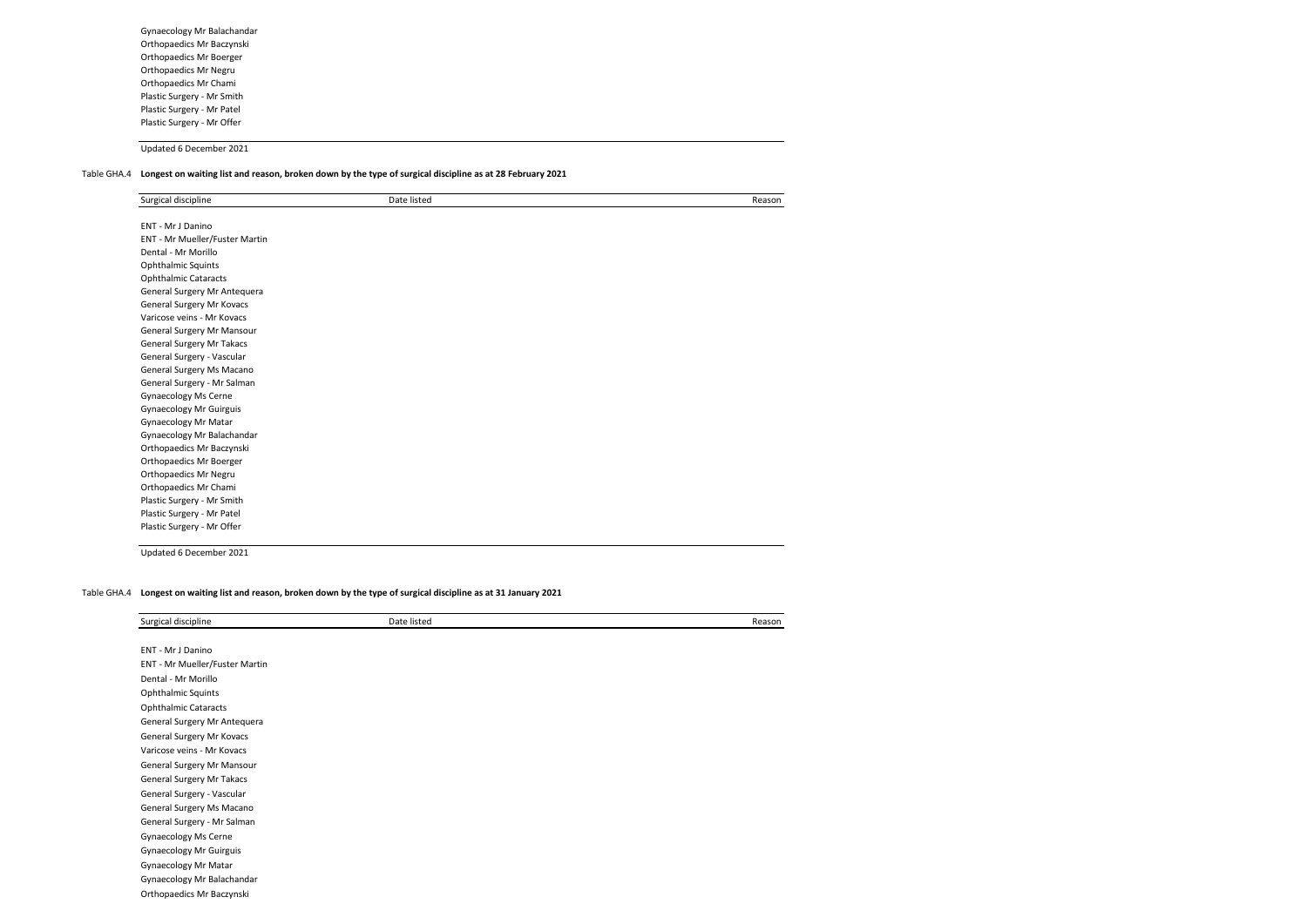Orthopaedics Mr Boerger Orthopaedics Mr Negru Orthopaedics Mr Chami Plastic Surgery - Mr Smith Plastic Surgery - Mr Patel Plastic Surgery - Mr Offer

Updated 6 December 2021

## Table GHA.4 **Longest on waiting list and reason, broken down by the type of surgical discipline as at 31 December 2020**

| Surgical discipline            | Date listed | Reason |
|--------------------------------|-------------|--------|
|                                |             |        |
| ENT - Mr J Danino              |             |        |
| ENT - Mr Mueller/Fuster Martin |             |        |
| Dental - Mr Morillo            |             |        |
| <b>Ophthalmic Squints</b>      |             |        |
| <b>Ophthalmic Cataracts</b>    |             |        |
| General Surgery Mr Antequera   |             |        |
| General Surgery Mr Kovacs      |             |        |
| Varicose veins - Mr Kovacs     |             |        |
| General Surgery Mr Mansour     |             |        |
| General Surgery Mr Takacs      |             |        |
| General Surgery - Vascular     |             |        |
| General Surgery Ms Macano      |             |        |
| General Surgery - Mr Salman    |             |        |
| Gynaecology Ms Cerne           |             |        |
| <b>Gynaecology Mr Guirguis</b> |             |        |
| Gynaecology Mr Matar           |             |        |
| Gynaecology Mr Balachandar     |             |        |
| Orthopaedics Mr Baczynski      |             |        |
| Orthopaedics Mr Boerger        |             |        |
| Orthopaedics Mr Negru          |             |        |
| Orthopaedics Mr Chami          |             |        |
| Plastic Surgery - Mr Smith     |             |        |
| Plastic Surgery - Mr Patel     |             |        |
| Plastic Surgery - Mr Offer     |             |        |

Updated 6 December 2021

#### Table GHA.4 **Longest on waiting list and reason, broken down by the type of surgical discipline as at 30 November 2020**

| Surgical discipline            | Date listed | Reason |
|--------------------------------|-------------|--------|
| ENT - Mr J Danino              |             |        |
| ENT - Mr Mueller/Fuster Martin |             |        |
| Dental - Mr Morillo            |             |        |
| <b>Ophthalmic Squints</b>      |             |        |
| <b>Ophthalmic Cataracts</b>    |             |        |
| General Surgery Mr Antequera   |             |        |
| General Surgery Mr Kovacs      |             |        |
| Varicose veins - Mr Kovacs     |             |        |
| General Surgery Mr Mansour     |             |        |
| General Surgery Mr Takacs      |             |        |
| General Surgery - Vascular     |             |        |
| General Surgery Ms Macano      |             |        |
| General Surgery - Mr Salman    |             |        |
| Gynaecology Ms Cerne           |             |        |
| Gynaecology Mr Guirguis        |             |        |
| Gynaecology Mr Matar           |             |        |
| Gynaecology Mr Balachandar     |             |        |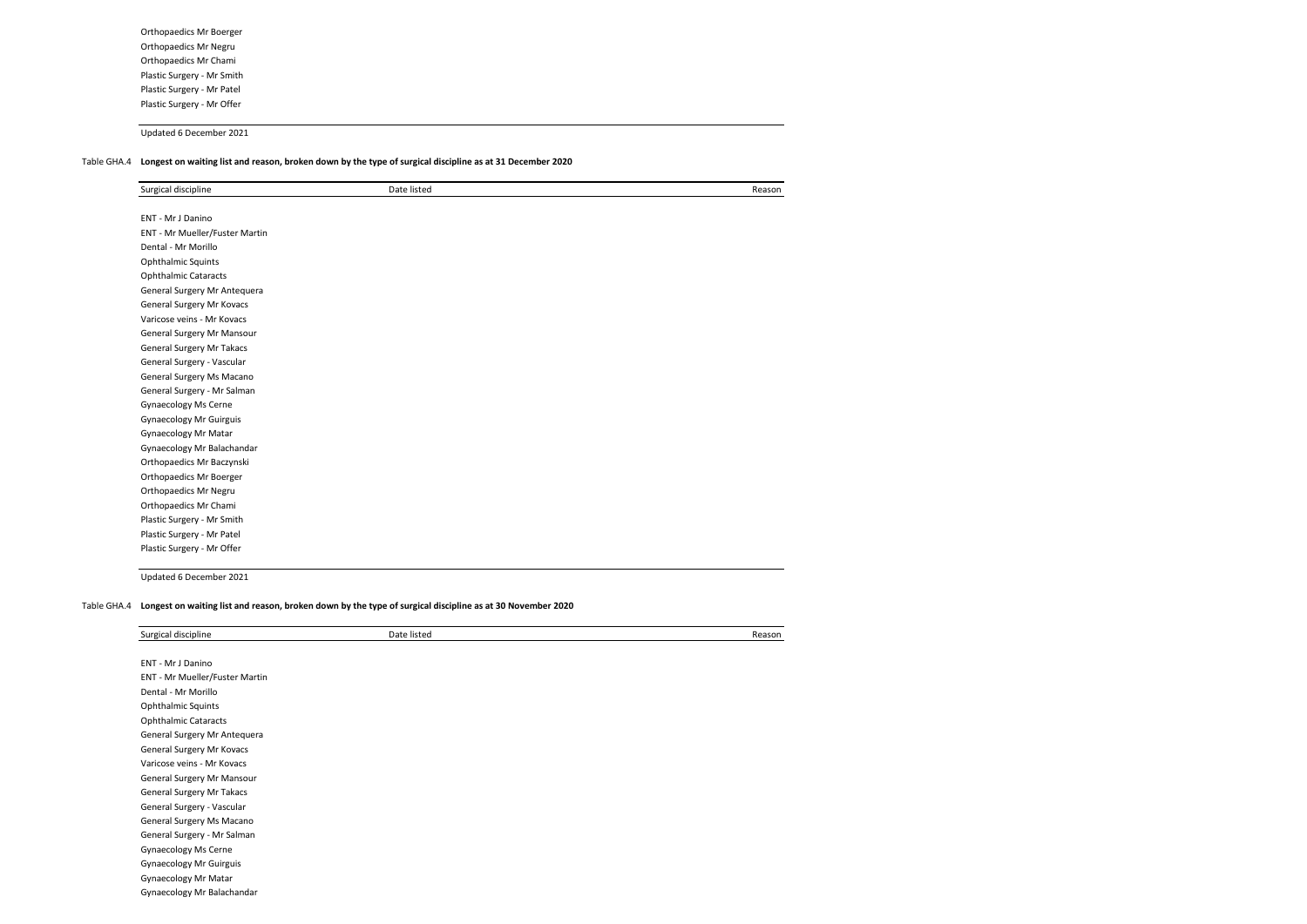Orthopaedics Mr Baczynski Orthopaedics Mr Boerger Orthopaedics Mr Negru Orthopaedics Mr Chami Plastic Surgery - Mr Smith Plastic Surgery - Mr Patel Plastic Surgery - Mr Offer

Updated 6 December 2021

#### Table GHA.4 **Longest on waiting list and reason, broken down by the type of surgical discipline as at 31 October 2020**

| Surgical discipline            | Date listed | Reason |
|--------------------------------|-------------|--------|
|                                |             |        |
| ENT - Mr J Danino              |             |        |
| ENT - Mr Mueller/Fuster Martin |             |        |
| Dental - Mr Morillo            |             |        |
| Ophthalmic Squints             |             |        |
| <b>Ophthalmic Cataracts</b>    |             |        |
| General Surgery Mr Antequera   |             |        |
| General Surgery Mr Kovacs      |             |        |
| Varicose veins - Mr Kovacs     |             |        |
| General Surgery Mr Mansour     |             |        |
| General Surgery Mr Takacs      |             |        |
| General Surgery - Vascular     |             |        |
| General Surgery Ms Macano      |             |        |
| General Surgery - Mr Salman    |             |        |
| Gynaecology Ms Cerne           |             |        |
| <b>Gynaecology Mr Guirguis</b> |             |        |
| Gynaecology Mr Matar           |             |        |
| Gynaecology Mr Balachandar     |             |        |
| Orthopaedics Mr Baczynski      |             |        |
| Orthopaedics Mr Boerger        |             |        |
| Orthopaedics Mr Negru          |             |        |
| Orthopaedics Mr Chami          |             |        |
| Plastic Surgery - Mr Smith     |             |        |
| Plastic Surgery - Mr Patel     |             |        |
| Plastic Surgery - Mr Offer     |             |        |

Updated 6 December 2021

#### Table GHA.4 **Longest on waiting list and reason, broken down by the type of surgical discipline as at 30 September 2020**

| Surgical discipline            | Date listed | Reason |
|--------------------------------|-------------|--------|
|                                |             |        |
| ENT - Mr J Danino              |             |        |
| ENT - Mr Mueller/Fuster Martin |             |        |
| Dental - Mr Morillo            |             |        |
| <b>Ophthalmic Squints</b>      |             |        |
| <b>Ophthalmic Cataracts</b>    |             |        |
| General Surgery Mr Antequera   |             |        |
| General Surgery Mr Kovacs      |             |        |
| Varicose veins - Mr Kovacs     |             |        |
| General Surgery Mr Mansour     |             |        |
| General Surgery Mr Takacs      |             |        |
| General Surgery - Vascular     |             |        |
| General Surgery Ms Macano      |             |        |
| General Surgery - Mr Salman    |             |        |
| Gynaecology Ms Cerne           |             |        |
| <b>Gynaecology Mr Guirguis</b> |             |        |
| Gynaecology Mr Matar           |             |        |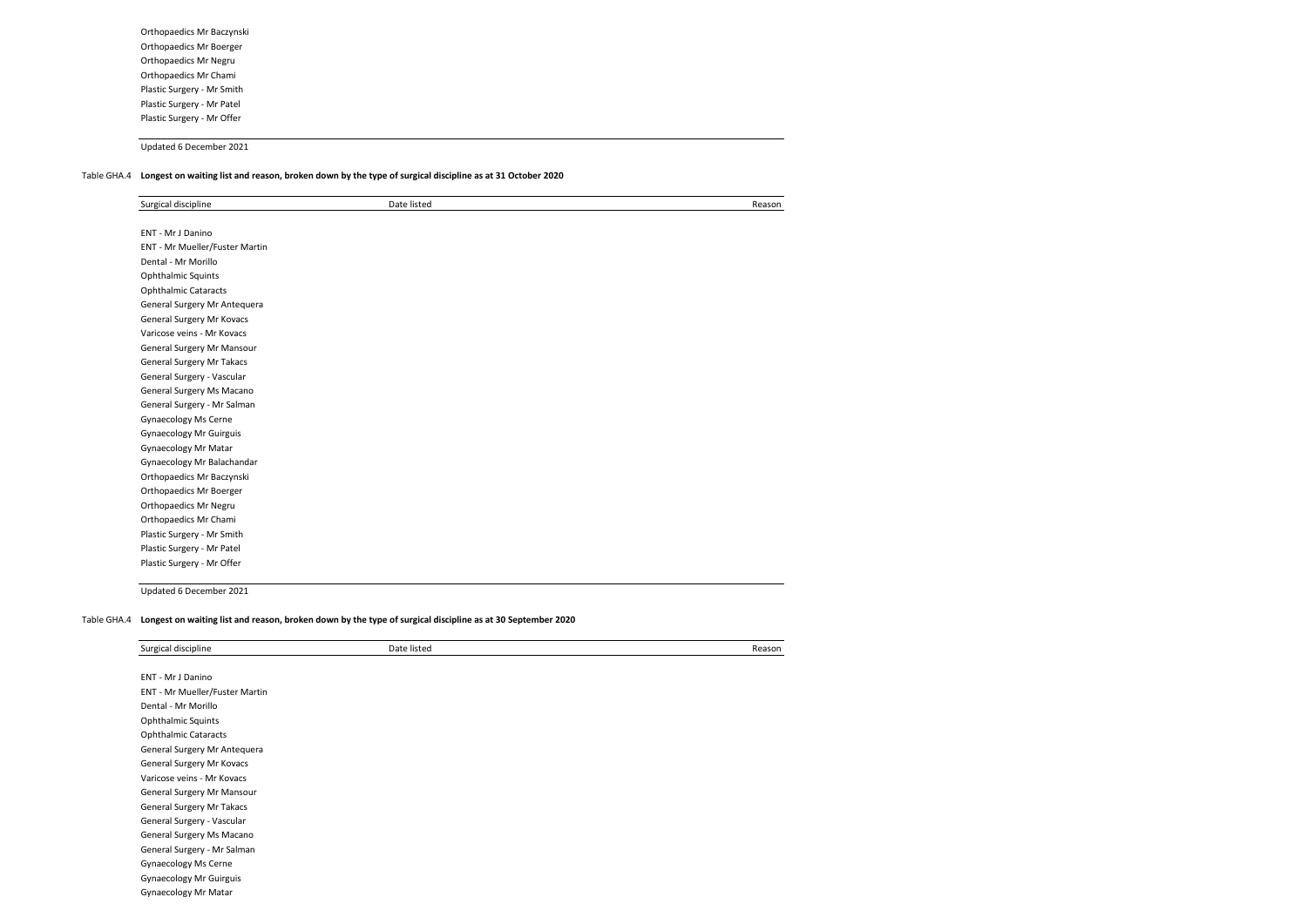Gynaecology Mr Balachandar Orthopaedics Mr Baczynski Orthopaedics Mr Boerger Orthopaedics Mr Negru Orthopaedics Mr Chami Plastic Surgery - Mr Smith Plastic Surgery - Mr Patel Plastic Surgery - Mr Offer

Updated 6 December 2021

## Table GHA.4 **Longest on waiting list and reason, broken down by the type of surgical discipline as at 30 August 2020**

| Surgical discipline            | Date listed | Reason |
|--------------------------------|-------------|--------|
|                                |             |        |
| ENT - Mr J Danino              |             |        |
| ENT - Mr Mueller/Fuster Martin |             |        |
| Dental - Mr Morillo            |             |        |
| Ophthalmic Squints             |             |        |
| <b>Ophthalmic Cataracts</b>    |             |        |
| General Surgery Mr Antequera   |             |        |
| General Surgery Mr Kovacs      |             |        |
| Varicose veins - Mr Kovacs     |             |        |
| General Surgery Mr Mansour     |             |        |
| General Surgery Mr Takacs      |             |        |
| General Surgery - Vascular     |             |        |
| General Surgery Ms Macano      |             |        |
| General Surgery - Mr Salman    |             |        |
| Gynaecology Ms Cerne           |             |        |
| <b>Gynaecology Mr Guirguis</b> |             |        |
| <b>Gynaecology Mr Matar</b>    |             |        |
| Gynaecology Mr Balachandar     |             |        |
| Orthopaedics Mr Baczynski      |             |        |
| Orthopaedics Mr Boerger        |             |        |
| Orthopaedics Mr Negru          |             |        |
| Orthopaedics Mr Chami          |             |        |
| Plastic Surgery - Mr Smith     |             |        |
| Plastic Surgery - Mr Patel     |             |        |
| Plastic Surgery - Mr Offer     |             |        |

Updated 6 December 2021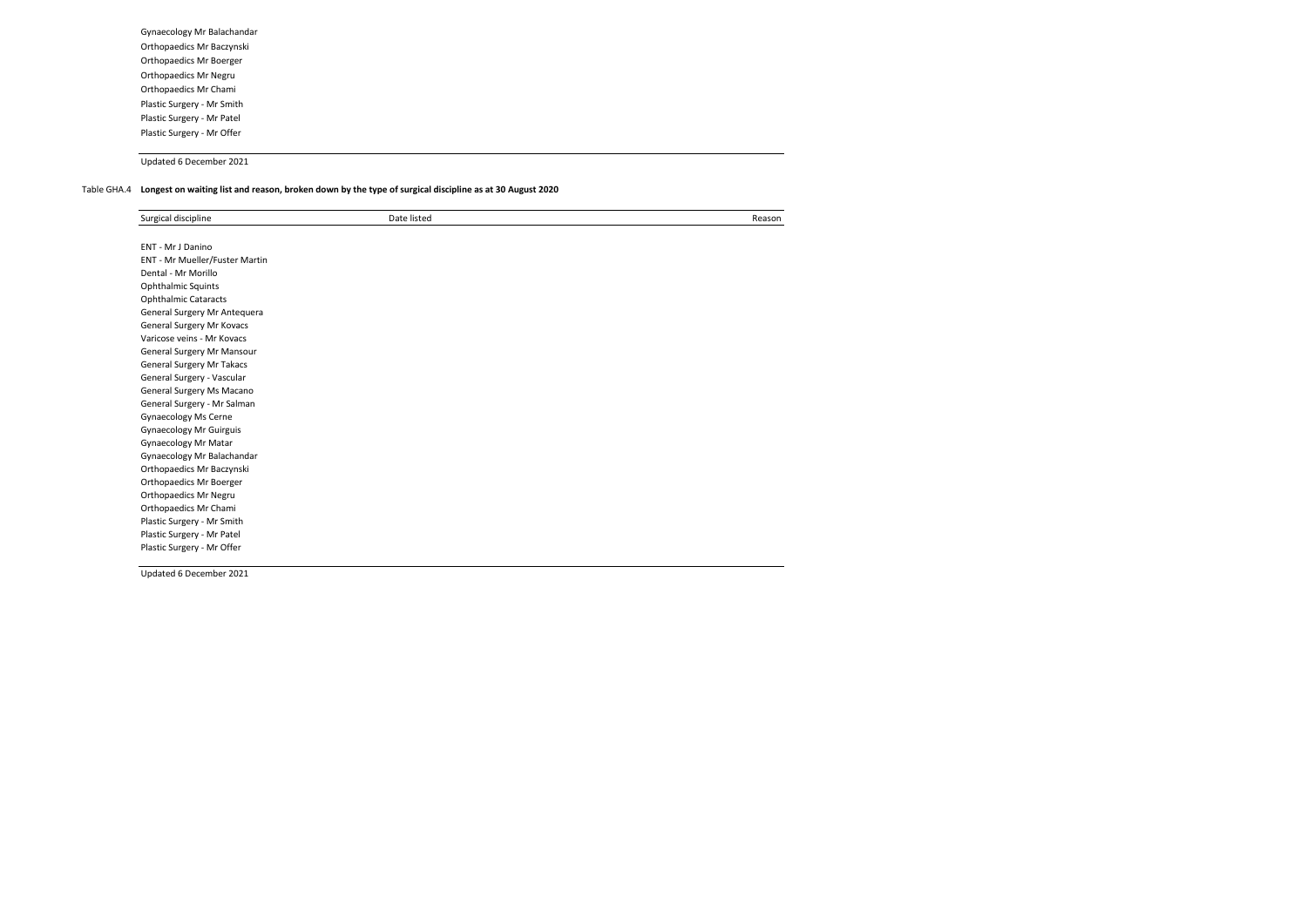## Table GHA.4 **Longest on waiting list and reason, broken down by the type of surgical discipline as at 30 July 2020**

| Surgical discipline            | Date listed | Reason |
|--------------------------------|-------------|--------|
|                                |             |        |
| ENT - Mr J Danino              |             |        |
| ENT - Mr Mueller/Fuster Martin |             |        |
| Dental - Mr Morillo            |             |        |
| Ophthalmic Squints             |             |        |
| <b>Ophthalmic Cataracts</b>    |             |        |
| General Surgery Mr Antequera   |             |        |
| General Surgery Mr Kovacs      |             |        |
| Varicose veins - Mr Kovacs     |             |        |
| General Surgery Mr Mansour     |             |        |
| General Surgery Mr Takacs      |             |        |
| General Surgery - Vascular     |             |        |
| General Surgery Ms Macano      |             |        |
| General Surgery - Mr Salman    |             |        |
| <b>Gynaecology Ms Cerne</b>    |             |        |
| Gynaecology Mr Guirguis        |             |        |
| Gynaecology Mr Matar           |             |        |
| Gynaecology Mr Balachandar     |             |        |
| Orthopaedics Mr Baczynski      |             |        |
| Orthopaedics Mr Boerger        |             |        |
| Orthopaedics Mr Negru          |             |        |
| Orthopaedics Mr Chami          |             |        |
| Plastic Surgery - Mr Smith     |             |        |
| Plastic Surgery - Mr Patel     |             |        |
| Plastic Surgery - Mr Offer     |             |        |

Updated 6 December 2021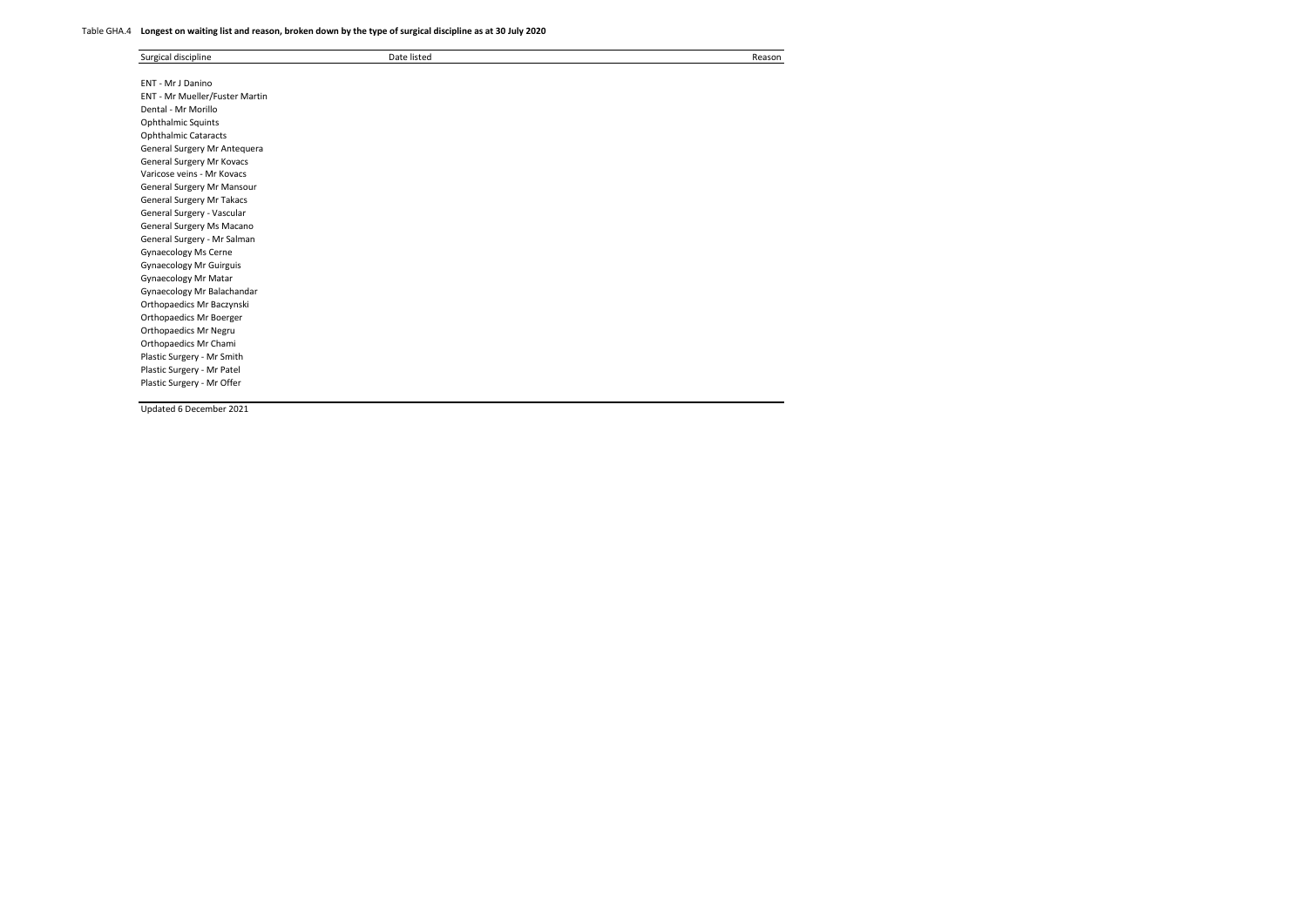#### Table GHA.4 **Longest on waiting list and reason, broken down by the type of surgical discipline as at 30 June 2020**

| Surgical discipline            | Date listed | Reason |
|--------------------------------|-------------|--------|
| ENT - Mr J Danino              |             |        |
| ENT - Mr Mueller/Fuster Martin |             |        |
| Dental - Mr Morillo            |             |        |
| Ophthalmic Squints             |             |        |
| <b>Ophthalmic Cataracts</b>    |             |        |
| General Surgery Mr Antequera   |             |        |
| General Surgery Mr Kovacs      |             |        |
| Varicose veins - Mr Kovacs     |             |        |
| General Surgery Mr Mansour     |             |        |
| General Surgery Mr Takacs      |             |        |
| General Surgery - Vascular     |             |        |
| General Surgery Ms Macano      |             |        |
| General Surgery - Mr Salman    |             |        |
| Gynaecology Ms Cerne           |             |        |
| <b>Gynaecology Mr Guirguis</b> |             |        |
| Gynaecology Mr Matar           |             |        |
| Gynaecology Mr Balachandar     |             |        |
| Orthopaedics Mr Baczynski      |             |        |
| Orthopaedics Mr Boerger        |             |        |
| Orthopaedics Mr Negru          |             |        |
| Orthopaedics Mr Chami          |             |        |
| Plastic Surgery - Mr Smith     |             |        |
| Plastic Surgery - Mr Patel     |             |        |
| Plastic Surgery - Mr Offer     |             |        |

Updated 6 December 2021

Table GHA.4 **Longest on waiting list and reason, broken down by the type of surgical discipline as at 31 May 2020**

| Surgical discipline            | Date listed | Reason |
|--------------------------------|-------------|--------|
|                                |             |        |
| ENT - Mr J Danino              |             |        |
| ENT - Mr Mueller/Fuster Martin |             |        |
| Dental - Mr Morillo            |             |        |
| <b>Ophthalmic Squints</b>      |             |        |
| <b>Ophthalmic Cataracts</b>    |             |        |
| General Surgery Mr Antequera   |             |        |
| General Surgery Mr Kovacs      |             |        |
| Varicose veins - Mr Kovacs     |             |        |
| General Surgery Mr Mansour     |             |        |
| General Surgery Mr Takacs      |             |        |
| General Surgery - Vascular     |             |        |
| General Surgery Ms Macano      |             |        |
| General Surgery - Mr Salman    |             |        |
| Gynaecology Ms Cerne           |             |        |
| <b>Gynaecology Mr Guirguis</b> |             |        |
| Gynaecology Mr Matar           |             |        |
| Gynaecology Mr Balachandar     |             |        |
| Orthopaedics Mr Baczynski      |             |        |
| Orthopaedics Mr Boerger        |             |        |
| Orthopaedics Mr Negru          |             |        |
| Orthopaedics Mr Chami          |             |        |
| Plastic Surgery - Mr Smith     |             |        |
| Plastic Surgery - Mr Patel     |             |        |
| Plastic Surgery - Mr Offer     |             |        |

Updated 6 December 2021

Table GHA.4 **Longest on waiting list and reason, broken down by the type of surgical discipline as at 30 April 2020**

Surgical discipline Date listed Reason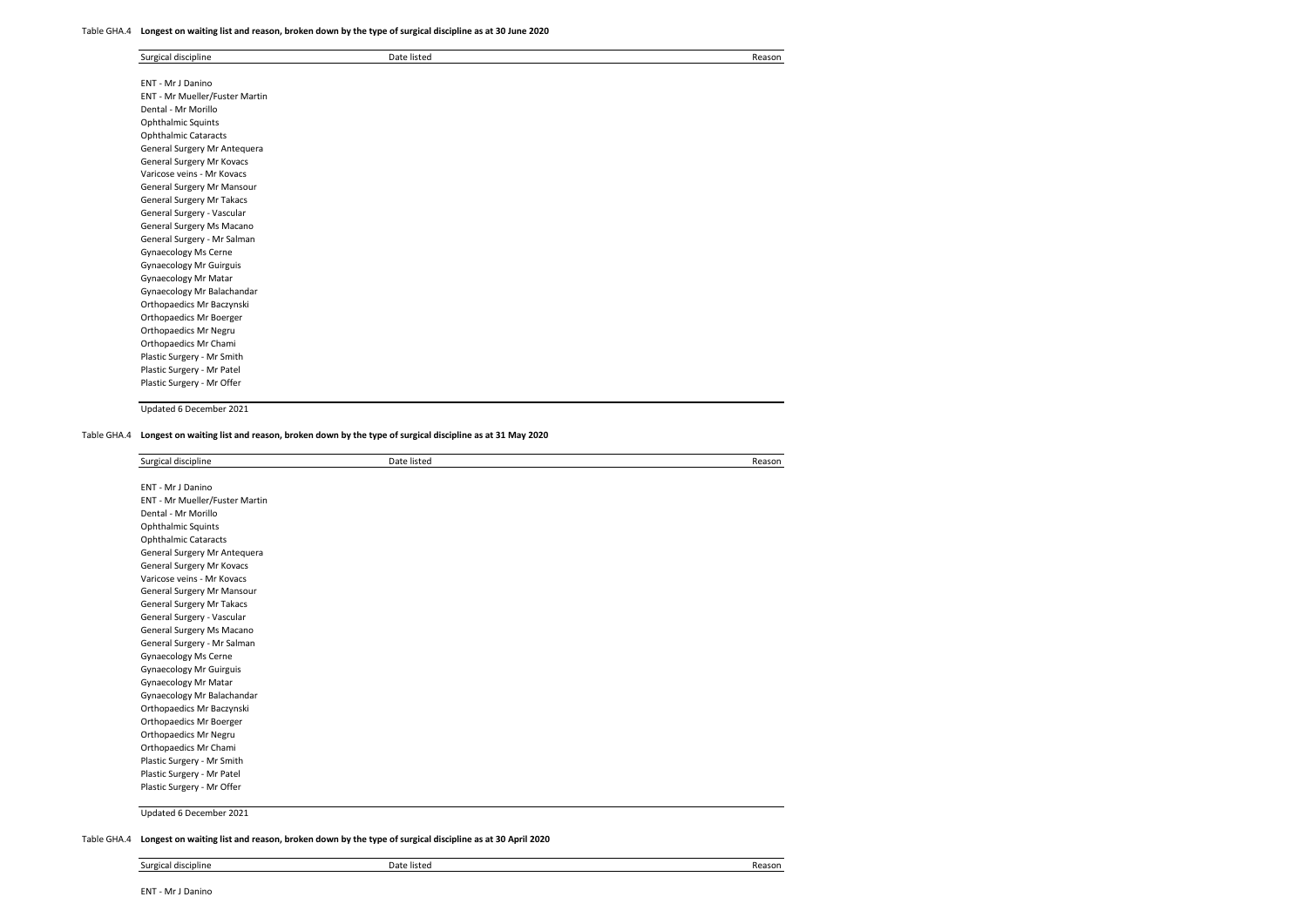| ENT - Mr Mueller/Fuster Martin |  |
|--------------------------------|--|
| Dental - Mr Morillo            |  |
| <b>Ophthalmic Squints</b>      |  |
| <b>Ophthalmic Cataracts</b>    |  |
| General Surgery Mr Antequera   |  |
| General Surgery Mr Kovacs      |  |
| Varicose veins - Mr Kovacs     |  |
| General Surgery Mr Mansour     |  |
| General Surgery Mr Takacs      |  |
| General Surgery - Vascular     |  |
| General Surgery Ms Macano      |  |
| General Surgery - Mr Salman    |  |
| Gynaecology Ms Cerne           |  |
| <b>Gynaecology Mr Guirguis</b> |  |
| <b>Gynaecology Mr Matar</b>    |  |
| Gynaecology Mr Balachandar     |  |
| Orthopaedics Mr Baczynski      |  |
| Orthopaedics Mr Boerger        |  |
| Orthopaedics Mr Negru          |  |
| Orthopaedics Mr Chami          |  |
| Plastic Surgery - Mr Smith     |  |
| Plastic Surgery - Mr Patel     |  |
| Plastic Surgery - Mr Offer     |  |
|                                |  |

## Table GHA.4 **Longest on waiting list and reason, broken down by the type of surgical discipline as at 31 March 2020**

| Surgical discipline            | Date listed | Reason |
|--------------------------------|-------------|--------|
| ENT - Mr J Danino              |             |        |
| ENT - Mr Mueller/Fuster Martin |             |        |
| Dental - Mr Morillo            |             |        |
| Ophthalmic Squints             |             |        |
| <b>Ophthalmic Cataracts</b>    |             |        |
| General Surgery Mr Antequera   |             |        |
| General Surgery Mr Kovacs      |             |        |
| Varicose veins - Mr Kovacs     |             |        |
| General Surgery Mr Mansour     |             |        |
| General Surgery Mr Takacs      |             |        |
| General Surgery - Vascular     |             |        |
| General Surgery Ms Macano      |             |        |
| General Surgery - Mr Salman    |             |        |
| Gynaecology Ms Cerne           |             |        |
| Gynaecology Mr Guirguis        |             |        |
| Gynaecology Mr Matar           |             |        |
| Gynaecology Mr Balachandar     |             |        |
| Orthopaedics Mr Baczynski      |             |        |
| Orthopaedics Mr Boerger        |             |        |
| Orthopaedics Mr Negru          |             |        |
| Orthopaedics Mr Chami          |             |        |
| Plastic Surgery - Mr Smith     |             |        |
| Plastic Surgery - Mr Patel     |             |        |
| Plastic Surgery - Mr Offer     |             |        |

Updated 6 December 2021

#### Table GHA.4 **Longest on waiting list and reason, broken down by the type of surgical discipline as at 29 February 2020**

Surgical discipline Date listed Reason

ENT - Mr J Danino ENT - Mr Mueller/Fuster Martin Dental - Mr Morillo Ophthalmic Squints Ophthalmic Cataracts General Surgery Mr Antequera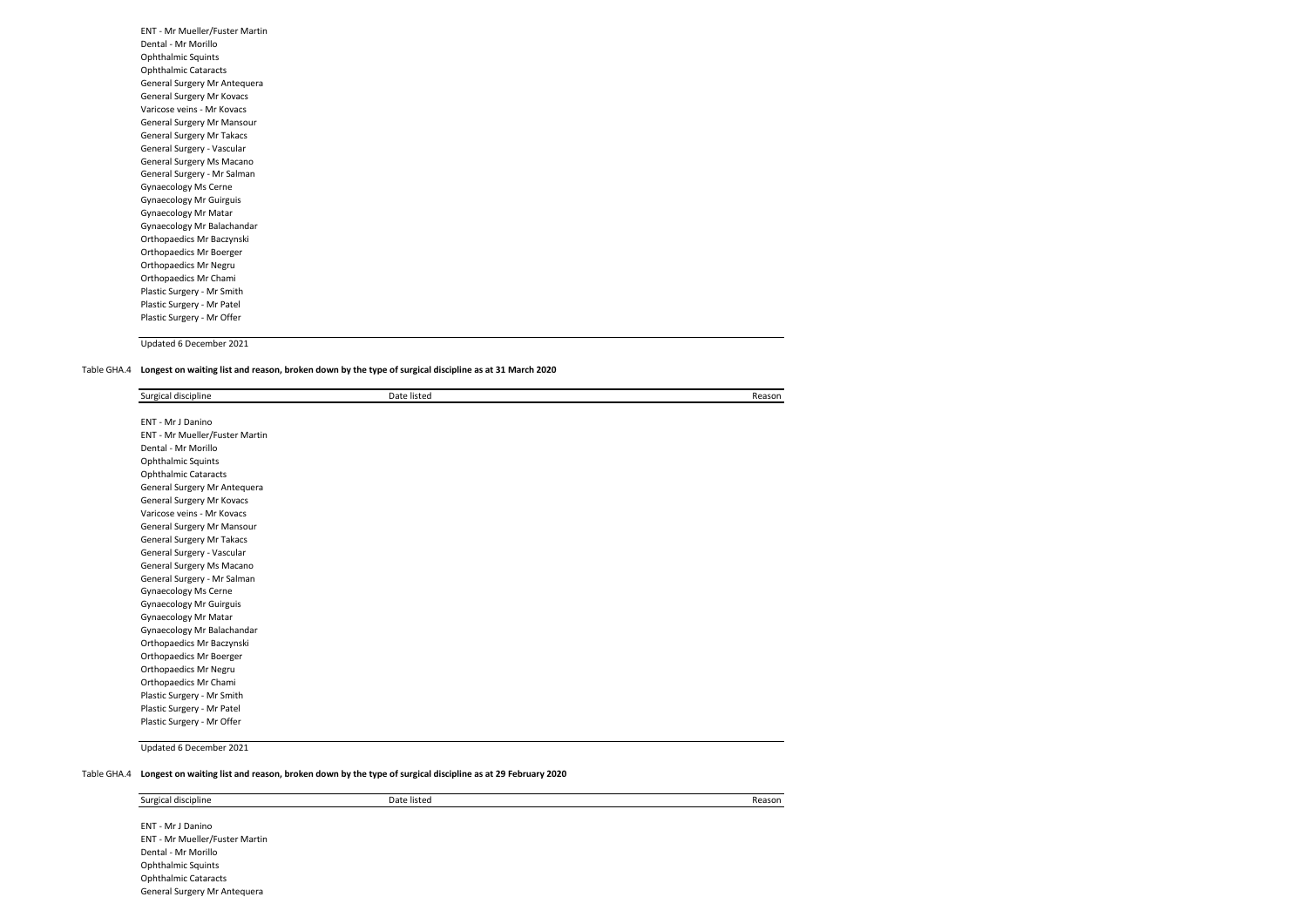| General Surgery Mr Kovacs      |
|--------------------------------|
| Varicose veins - Mr Kovacs     |
| General Surgery Mr Mansour     |
| General Surgery Mr Takacs      |
| General Surgery - Vascular     |
| General Surgery Ms Macano      |
| General Surgery - Mr Salman    |
| <b>Gynaecology Ms Cerne</b>    |
| <b>Gynaecology Mr Guirguis</b> |
| <b>Gynaecology Mr Matar</b>    |
| Gynaecology Mr Balachandar     |
| Orthopaedics Mr Baczynski      |
| Orthopaedics Mr Boerger        |
| Orthopaedics Mr Negru          |
| Orthopaedics Mr Chami          |
| Plastic Surgery - Mr Smith     |
| Plastic Surgery - Mr Patel     |
| Plastic Surgery - Mr Offer     |
|                                |

Table GHA.4 **Longest on waiting list and reason, broken down by the type of surgical discipline as at 31 January 2020**

| Surgical discipline            | Date listed | Reason |
|--------------------------------|-------------|--------|
| ENT - Mr J Danino              |             |        |
| ENT - Mr Mueller/Fuster Martin |             |        |
| Dental - Mr Morillo            |             |        |
| Ophthalmic Squints             |             |        |
| <b>Ophthalmic Cataracts</b>    |             |        |
| General Surgery Mr Antequera   |             |        |
| General Surgery Mr Kovacs      |             |        |
| Varicose veins - Mr Kovacs     |             |        |
| General Surgery Mr Mansour     |             |        |
| General Surgery Mr Takacs      |             |        |
| General Surgery - Vascular     |             |        |
| General Surgery Ms Macano      |             |        |
| General Surgery - Mr Salman    |             |        |
| Gynaecology Ms Cerne           |             |        |
| <b>Gynaecology Mr Guirguis</b> |             |        |
| Gynaecology Mr Matar           |             |        |
| Gynaecology Mr Balachandar     |             |        |
| Orthopaedics Mr Baczynski      |             |        |
| Orthopaedics Mr Boerger        |             |        |
| Orthopaedics Mr Negru          |             |        |
| Orthopaedics Mr Chami          |             |        |
| Plastic Surgery - Mr Smith     |             |        |
| Plastic Surgery - Mr Patel     |             |        |
| Plastic Surgery - Mr Offer     |             |        |
|                                |             |        |

Updated 6 December 2021

Table GHA.4 **Longest on waiting list and reason, broken down by the type of surgical discipline as at 31 December 2019**

| Surgical discipline            | Date listed | Reason |
|--------------------------------|-------------|--------|
| <b>ENT - Mr J Danino</b>       |             |        |
| ENT - Mr Mueller/Fuster Martin |             |        |
| Dental - Mr Morillo            |             |        |
| <b>Ophthalmic Squints</b>      |             |        |
| <b>Ophthalmic Cataracts</b>    |             |        |
| General Surgery Mr Antequera   |             |        |
| General Surgery Mr Kovacs      |             |        |
| Varicose veins - Mr Kovacs     |             |        |
| General Surgery Mr Mansour     |             |        |
| General Surgery Mr Takacs      |             |        |
| General Surgery - Vascular     |             |        |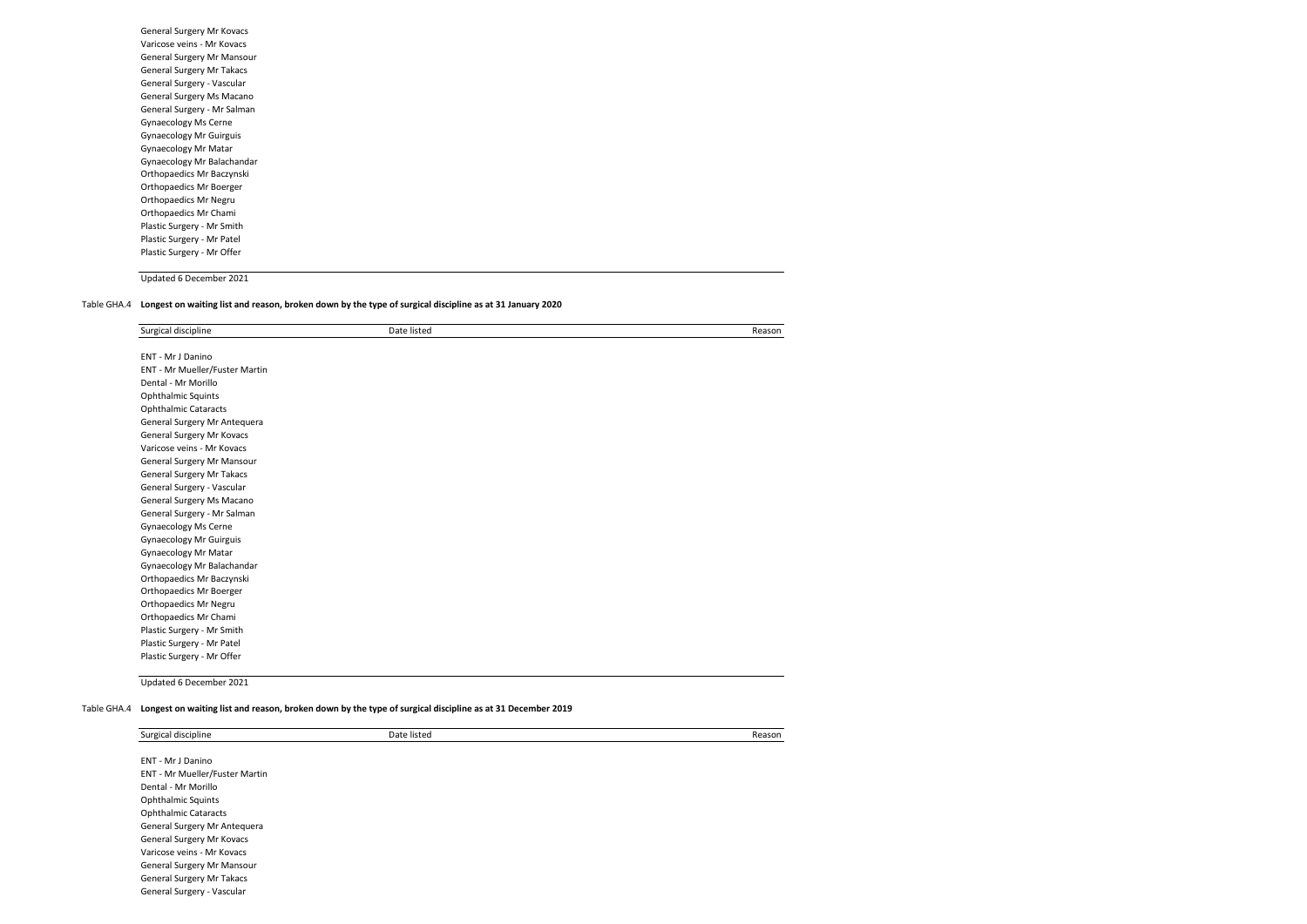General Surgery Ms Macano General Surgery - Mr Salman Gynaecology Ms Cerne Gynaecology Mr Guirguis Gynaecology Mr Matar Gynaecology Mr Balachandar Orthopaedics Mr Baczynski Orthopaedics Mr Boerger Orthopaedics Mr Negru Orthopaedics Mr Chami Plastic Surgery - Mr Smith Plastic Surgery - Mr Patel Plastic Surgery - Mr Offer

Updated 6 December 2021

#### Table GHA.4 **Longest on waiting list and reason, broken down by the type of surgical discipline as at 30 November 2019**

| Surgical discipline            | Date listed | Reason |
|--------------------------------|-------------|--------|
|                                |             |        |
| ENT - Mr J Danino              |             |        |
| ENT - Mr Mueller/Fuster Martin |             |        |
| Dental - Mr Morillo            |             |        |
| <b>Ophthalmic Squints</b>      |             |        |
| <b>Ophthalmic Cataracts</b>    |             |        |
| General Surgery Mr Antequera   |             |        |
| General Surgery Mr Kovacs      |             |        |
| Varicose veins - Mr Kovacs     |             |        |
| General Surgery Mr Mansour     |             |        |
| General Surgery Mr Takacs      |             |        |
| General Surgery - Vascular     |             |        |
| General Surgery Ms Macano      |             |        |
| General Surgery - Mr Salman    |             |        |
| <b>Gynaecology Ms Cerne</b>    |             |        |
| <b>Gynaecology Mr Guirguis</b> |             |        |
| Gynaecology Mr Matar           |             |        |
| Gynaecology Mr Balachandar     |             |        |
| Orthopaedics Mr Baczynski      |             |        |
| Orthopaedics Mr Boerger        |             |        |
| Orthopaedics Mr Negru          |             |        |
| Orthopaedics Mr Chami          |             |        |
| Plastic Surgery - Mr Smith     |             |        |
| Plastic Surgery - Mr Patel     |             |        |
| Plastic Surgery - Mr Offer     |             |        |

Updated 6 December 2021

#### Table GHA.4 **Longest on waiting list and reason, broken down by the type of surgical discipline as at 31 October 2019**

| Surgical discipline            | Date listed | Reason |
|--------------------------------|-------------|--------|
| ENT - Mr J Danino              |             |        |
| ENT - Mr Mueller/Fuster Martin |             |        |
| Dental - Mr Morillo            |             |        |
| <b>Ophthalmic Squints</b>      |             |        |
| <b>Ophthalmic Cataracts</b>    |             |        |
| General Surgery Mr Antequera   |             |        |
| General Surgery Mr Kovacs      |             |        |
| Varicose veins - Mr Kovacs     |             |        |
| General Surgery Mr Mansour     |             |        |
| General Surgery Mr Takacs      |             |        |
| General Surgery - Vascular     |             |        |
| General Surgery Ms Macano      |             |        |
| General Surgery - Mr Salman    |             |        |
| Gynaecology Ms Cerne           |             |        |
| <b>Gynaecology Mr Guirguis</b> |             |        |
| Gynaecology Mr Matar           |             |        |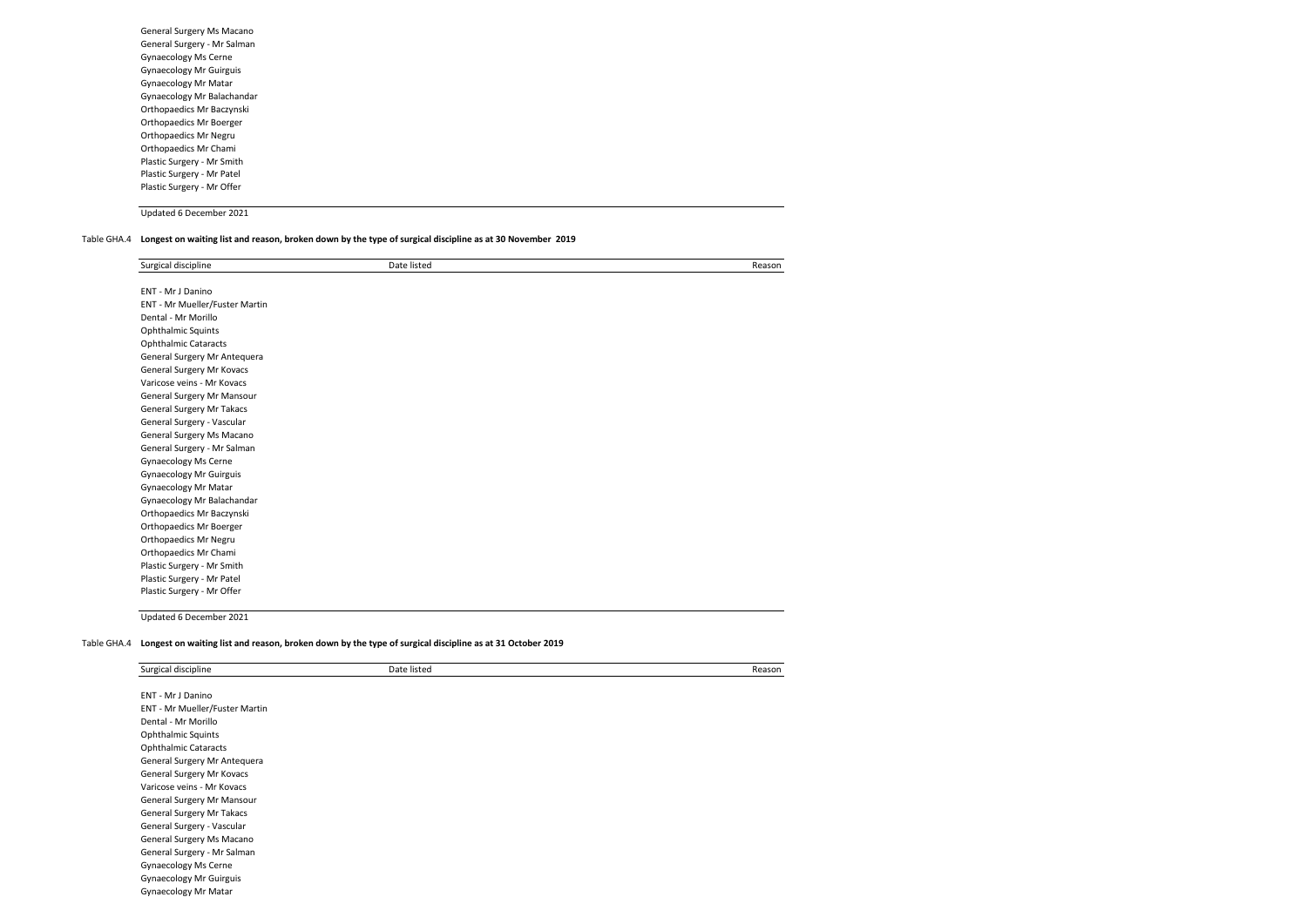Gynaecology Mr Balachandar Orthopaedics Mr Baczynski Orthopaedics Mr Boerger Orthopaedics Mr Negru Orthopaedics Mr Chami Plastic Surgery - Mr Smith Plastic Surgery - Mr Patel Plastic Surgery - Mr Offer

Updated 6 December 2021

#### Table GHA.4 **Longest on waiting list and reason, broken down by the type of surgical discipline as at 30 September 2019**

| Surgical discipline            | Date listed | Reason |
|--------------------------------|-------------|--------|
| ENT - Mr J Danino              |             |        |
| ENT - Mr Mueller/Fuster Martin |             |        |
| Dental - Mr Morillo            |             |        |
| <b>Ophthalmic Squints</b>      |             |        |
| <b>Ophthalmic Cataracts</b>    |             |        |
| General Surgery Mr Antequera   |             |        |
| General Surgery Mr Kovacs      |             |        |
| Varicose veins - Mr Kovacs     |             |        |
| General Surgery Mr Mansour     |             |        |
| General Surgery Mr Takacs      |             |        |
| General Surgery - Vascular     |             |        |
| General Surgery Ms Macano      |             |        |
| General Surgery - Mr Salman    |             |        |
| Gynaecology Ms Cerne           |             |        |
| <b>Gynaecology Mr Guirguis</b> |             |        |
| <b>Gynaecology Mr Matar</b>    |             |        |
| Gynaecology Mr Balachandar     |             |        |
| Orthopaedics Mr Baczynski      |             |        |
| Orthopaedics Mr Boerger        |             |        |
| Orthopaedics Mr Negru          |             |        |
|                                |             |        |
| Orthopaedics Mr Chami          |             |        |
| Plastic Surgery - Mr Smith     |             |        |
| Plastic Surgery - Mr Patel     |             |        |
| Plastic Surgery - Mr Offer     |             |        |

Updated 16 September 2019

#### Table GHA.4 **Longest on waiting list and reason, broken down by the type of surgical discipline as at 31 August 2019**

| Surgical discipline              | Date listed | Reason                                                              |
|----------------------------------|-------------|---------------------------------------------------------------------|
| <b>ENT - Mr.J Danino</b>         | 10.11.2017  | Patient has other health issues. Is been seen by Boerger and Macano |
| ENT - Mr Mueller/Fuster Martin   | 29.05.2018  | Patient has cardiac problems - Been investigated in MIU             |
| Dental - Mr Morillo              | 29.11.2017  | Operation date 16.09.2019                                           |
| <b>Ophthalmic Squints</b>        | 04.06.2019  | Will be next to be called with Op date                              |
| <b>Ophthalmic Cataracts</b>      | 11.12.2018  | High risk dementia patient - Needs GA for op                        |
| General Surgery Mr Antequera     | 24.04.2019  | Operation scheduled for September 2019                              |
| General Surgery Mr Kovacs        | 18.12.2018  | Wait until July 2019 due to patient's cardiac problems              |
| Varicose veins - Mr Kovacs       | 10.06.2019  | After September 2019                                                |
| General Surgery Mr Mansour       | 27.06.2019  | Patient has cardiac problems - Been investigated in MIU             |
| <b>General Surgery Mr Takacs</b> | 25.04.2017  | Patient will be re-scheduled for Oct 2019                           |
| General Surgery - Vascular       | 28.08.2019  | Operation date 23.09.2019                                           |
| General Surgery Ms Macano        | 07.03.2019  | Operation date September 2019                                       |
| General Surgery - Mr Salman      | 31.01.2019  | Patient in prison until August 2019                                 |
| Gynaecology Ms Cerne             |             | No waiting list                                                     |
| <b>Gynaecology Mr Guirguis</b>   | 26.09.2018  | cancelled in Pre-Op - patient needs to be re-scheduled              |
| <b>Gynaecology Mr Matar</b>      | 02.05.2019  | No date yet                                                         |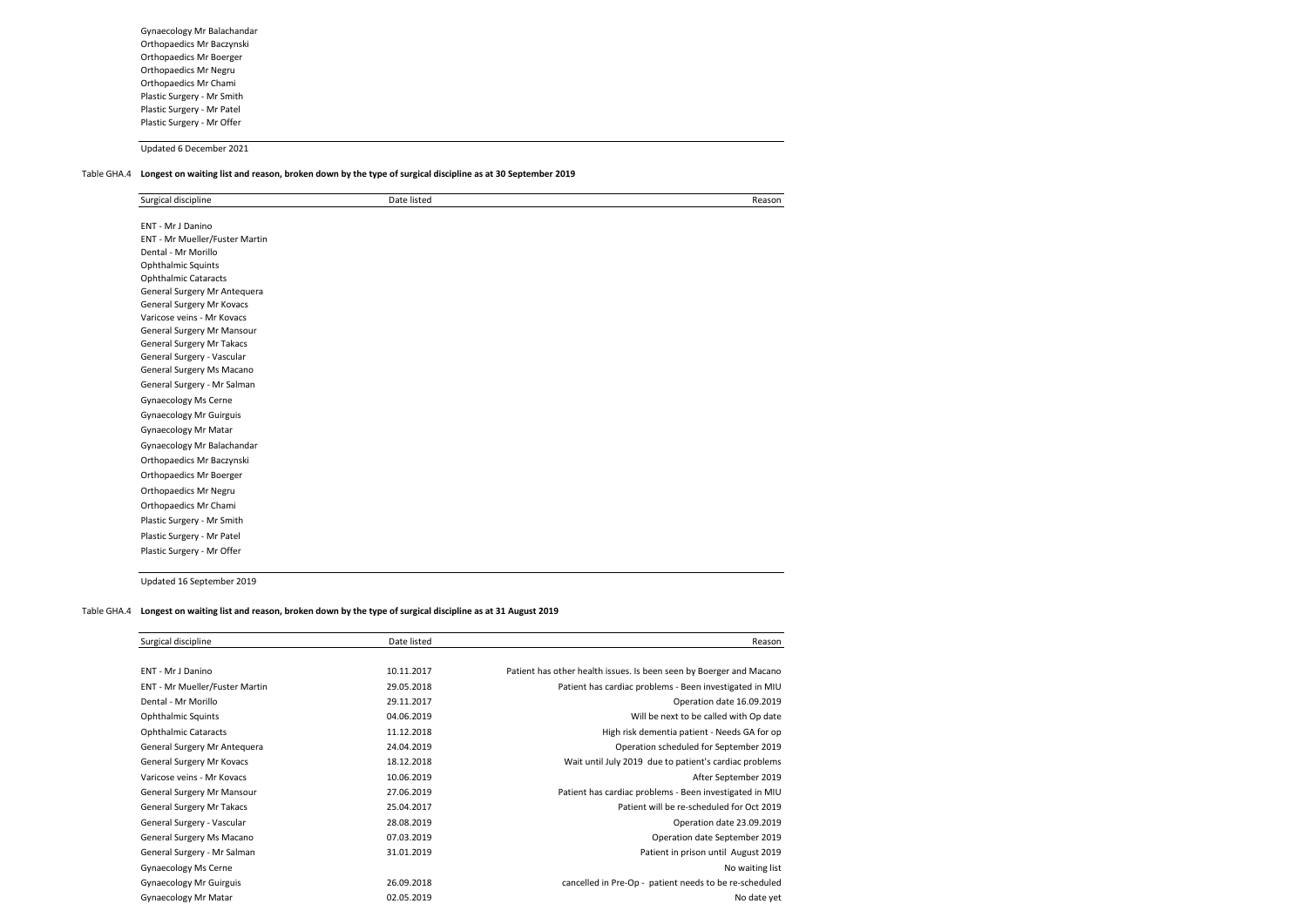| Gynaecology Mr Balachandar | 18.09.2018 | cancelled in Pre-Op - Patient has medication issues |
|----------------------------|------------|-----------------------------------------------------|
| Orthopaedics Mr Baczynski  | 05.02.2019 | After summer 2019                                   |
| Orthopaedics Mr Boerger    | 26.01.2018 | Patient is still been seen in clinic                |
| Orthopaedics Mr Negru      | 25.04.2018 | Scheduled for September 2019                        |
| Orthopaedics Mr Chami      | 12.06.2018 | No date yet                                         |
| Plastic Surgery - Mr Smith | 05.06.2018 | No date yet                                         |
| Plastic Surgery - Mr Patel | 01.08.2018 | Will be next to be called with Op date              |
| Plastic Surgery - Mr Offer | 19.02.2016 | Scheduled for 2019 as per Mr Offer                  |
|                            |            |                                                     |

Updated 16 September 2019

# Table GHA.4 **Longest on waiting list and reason, broken down by the type of surgical discipline as at 31 July 2019**

| Surgical discipline              | Date listed | Reason                                                              |
|----------------------------------|-------------|---------------------------------------------------------------------|
|                                  |             |                                                                     |
| ENT - Mr J Danino                | 10.11.2017  | Patient has other health issues. Is been seen by Boerger and Macano |
| ENT - Mr Mueller/Fuster Martin   | 19.06.2018  | Patient has cardiac problems - Been investigated in MIU             |
| Dental - Mr Morillo              | 29.11.2017  | Operation date 16.09.2019                                           |
| <b>Ophthalmic Squints</b>        | 04.06.2019  | Will be next to be called with Op date                              |
| <b>Ophthalmic Cataracts</b>      | 11.12.2018  | High risk dementia patient - Needs GA for op                        |
| General Surgery Mr Antequera     | 20.03.2019  | Will be seen beginning of August 2019                               |
| General Surgery Mr Kovacs        | 18.12.2018  | Wait until July 2019 due to patient's cardiac problems              |
| Varicose veins - Mr Kovacs       | 10.06.2019  | After September 2019                                                |
| General Surgery Mr Mansour       | 27.06.2019  | Patient has cardiac problems - Been investigated in MIU             |
| <b>General Surgery Mr Takacs</b> | 16.04.2019  | Patient will be re-scheduled for Oct 2019                           |
| General Surgery - Vascular       | 31.07.2019  | Operation date 12.08.2019                                           |
| General Surgery Ms Macano        | 07.03.2019  | Now fit for surgery - awaiting date                                 |
| General Surgery - Mr Salman      | 31.01.2019  | Patient in prison until August 2019                                 |
| Gynaecology Ms Cerne             |             | No waiting list                                                     |
| <b>Gynaecology Mr Guirguis</b>   | 26.09.2018  | cancelled in Pre-Op - patient needs to be re-scheduled              |
| <b>Gynaecology Mr Matar</b>      | 02.05.2019  | No date yet                                                         |
| Gynaecology Mr Balachandar       | 18.09.2018  | cancelled in Pre-Op - Patient has medication issues                 |
| Orthopaedics Mr Baczynski        | 05.02.2019  | After summer 2019                                                   |
| Orthopaedics Mr Boerger          | 26.01.2018  | Patient is still been seen in clinic                                |
| Orthopaedics Mr Negru            | 25.04.2018  | Scheduled for September 2019                                        |
| Orthopaedics Mr Chami            | 05.06.2018  | Will be next to be called with Op date                              |
| Plastic Surgery - Mr Smith       | 01.06.2018  | Patient in Uni, call in summer                                      |
| Plastic Surgery - Mr Patel       | 01.08.2018  | Will be next to be called with Op date                              |
| Plastic Surgery - Mr Offer       | 19.02.2016  | Scheduled for 2019 as per Mr Offer                                  |

Updated 16 September 2019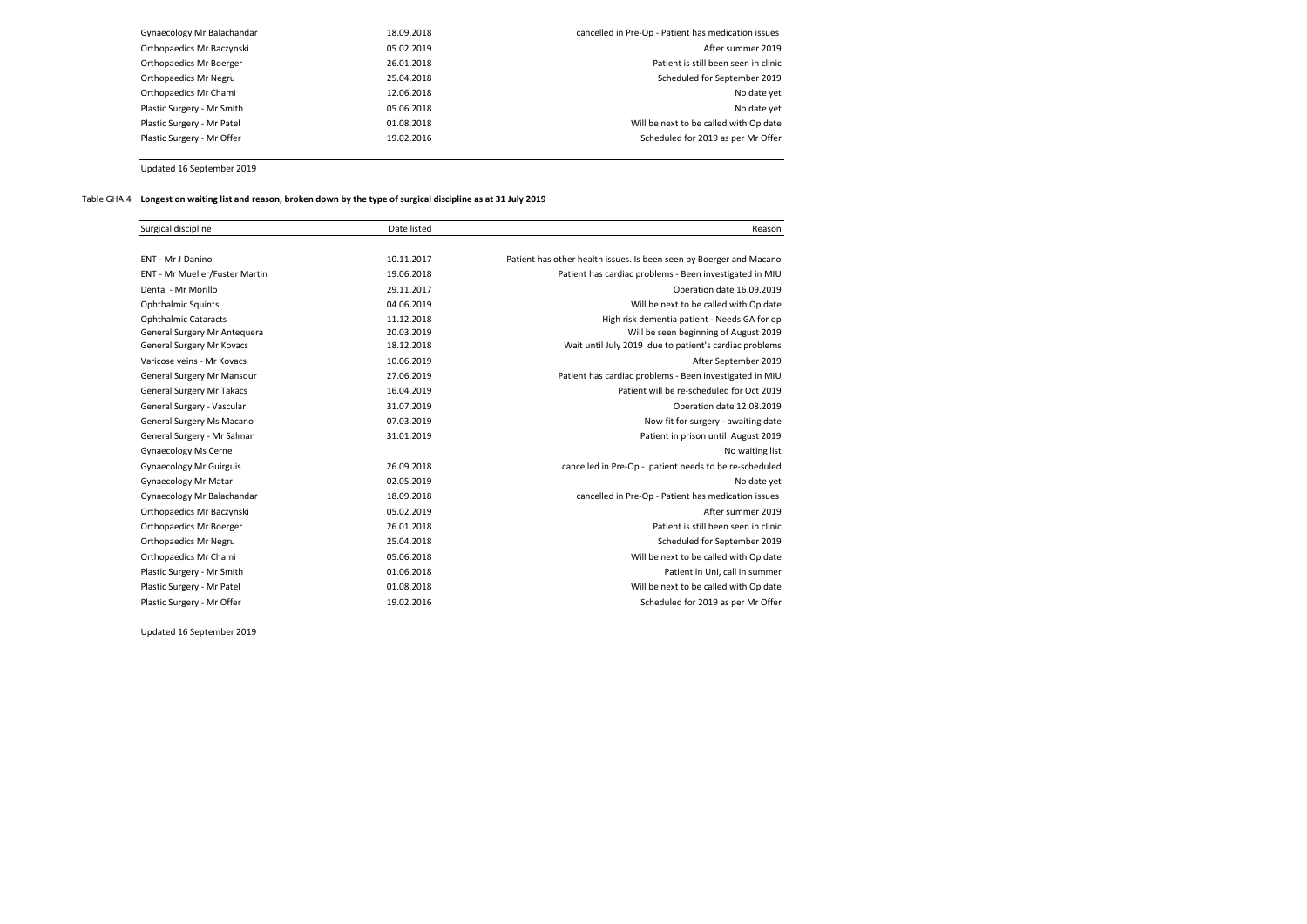| Surgical discipline              | Date listed | Reason                                                   |
|----------------------------------|-------------|----------------------------------------------------------|
|                                  |             |                                                          |
| ENT - Mr J Danino                | 10.11.2017  | Patient undergoing investigations                        |
| ENT - Mr Mueller/Fuster Martin   | 29.05.2018  | Laser machine unavailable                                |
| Dental - Mr Morillo              | 26.10.2018  | Been seen by Mr Clinton                                  |
| <b>Ophthalmic Squints</b>        | 09.12.2018  | Re-list once given the all clear by neurology            |
| <b>Ophthalmic Cataracts</b>      | 26.07.2018  | Patient not fit to undergo operation                     |
| General Surgery Mr Antequera     | 20.03.2019  | Will be seen beginning of August 2019                    |
| General Surgery Mr Kovacs        | 18.12.2018  | Wait until July 2019 due to patient's cardiac problems   |
| Varicose veins - Mr Kovacs       | 10.06.2019  | After September 2019                                     |
| General Surgery Mr Mansour       | 29.10.2018  | For end July 2019                                        |
| <b>General Surgery Mr Takacs</b> | 24.04.2017  | Undergoing cardio appoinment                             |
| General Surgery - Vascular       | 04.03.2019  | Patient needs angiogram                                  |
| General Surgery Ms Macano        | 07.03.2019  | Now fit for surgery - awaiting date                      |
| General Surgery - Mr Salman      | 31.01.2019  | Patient in prison until August 2019                      |
| Gynaecology Ms Cerne             | 12.03.2019  | Patient has multiple medical issues                      |
| <b>Gynaecology Mr Guirguis</b>   | 20.06.2018  | To be re-scheduled by Mr Matar                           |
| <b>Gynaecology Mr Matar</b>      | 31.07.2018  | No date yet                                              |
| Gynaecology Mr Balachandar       | 18.09.2018  | cancelled in Pre-Op patient has medication issues        |
| Orthopaedics Mr Baczynski        | 05.02.2019  | After summer 2019                                        |
| Orthopaedics Mr Boerger          | 26.01.2018  | Undergoing clincal appointment                           |
| Orthopaedics Mr Negru            | 25.04.2018  | Scheduled for September 2019                             |
| Orthopaedics Mr Chami            | 11.04.2018  | Postponed until July 2019 as per Dr Rawal's instructions |
| Plastic Surgery - Mr Smith       | 01.06.2018  | Patient in Uni, call in summer                           |
| Plastic Surgery - Mr Patel       | 01.08.2018  | No date yet                                              |
| Plastic Surgery - Mr Offer       | 19.02.2016  | Scheduled for 2019 as per Mr Offer                       |
|                                  |             |                                                          |

Updated 16 September 2019

#### Table GHA.4 **Longest on waiting list and reason, broken down by the type of surgical discipline as at 31 May 2019**

| Surgical discipline              | Date listed | Reason                                                   |
|----------------------------------|-------------|----------------------------------------------------------|
|                                  |             |                                                          |
| ENT - Mr J Danino                | 10.11.2017  | Patient undergoing investigations                        |
| ENT - Mr Mueller/Fuster Martin   | 29.05.2018  | Laser machine unavailable                                |
| Dental - Mr Morillo              | 26.10.2018  | Been seen by Mr Clinton                                  |
| <b>Ophthalmic Squints</b>        | 09.12.2018  | Scheduled for 10.06.2019                                 |
| <b>Ophthalmic Cataracts</b>      | 19.07.2018  | Patient not fit to undergo operation                     |
| General Surgery Mr Antequera     | 26.04.2017  | Patient undergoing investigations                        |
| General Surgery Mr Kovacs        | 18.12.2018  | Wait until July 2019 due to patient's cardiac problems   |
| Varicose veins - Mr Kovacs       |             | No waiting list                                          |
| General Surgery Mr Mansour       | 16.01.2018  | Patient needs to be seen in Clinic                       |
| <b>General Surgery Mr Takacs</b> | 25.04.2019  | Patient needs to be seen in Cardiac Clinic               |
| General Surgery - Vascular       | 04.03.2019  | Patient needs angiogram                                  |
| General Surgery Ms Macano        | 13.12.2018  | cancelled in Pre-Op patient unwell                       |
| General Surgery - Mr Salman      | 31.01.2019  | Patient in prison until August 2019                      |
| Gynaecology Ms Cerne             | 12.03.2019  | Patient has multiple medical issues                      |
| <b>Gynaecology Mr Guirguis</b>   | 20.06.2018  | To be re-scheduled by Mr Matar                           |
| <b>Gynaecology Mr Matar</b>      | 31.07.2018  | No date yet                                              |
| Gynaecology Mr Balachandar       | 18.09.2018  | cancelled in Pre-Op patient has medication issues        |
| Orthopaedics Mr Baczynski        | 29.01.2019  | Scheduled for May 2019                                   |
| Orthopaedics Mr Boerger          | 26.01.2018  | Undergoing clincal appointment                           |
| Orthopaedics Mr Negru            | 25.04.2018  | Scheduled for September 2019                             |
| Orthopaedics Mr Chami            | 11.04.2018  | Postponed until July 2019 as per Dr Rawal's instructions |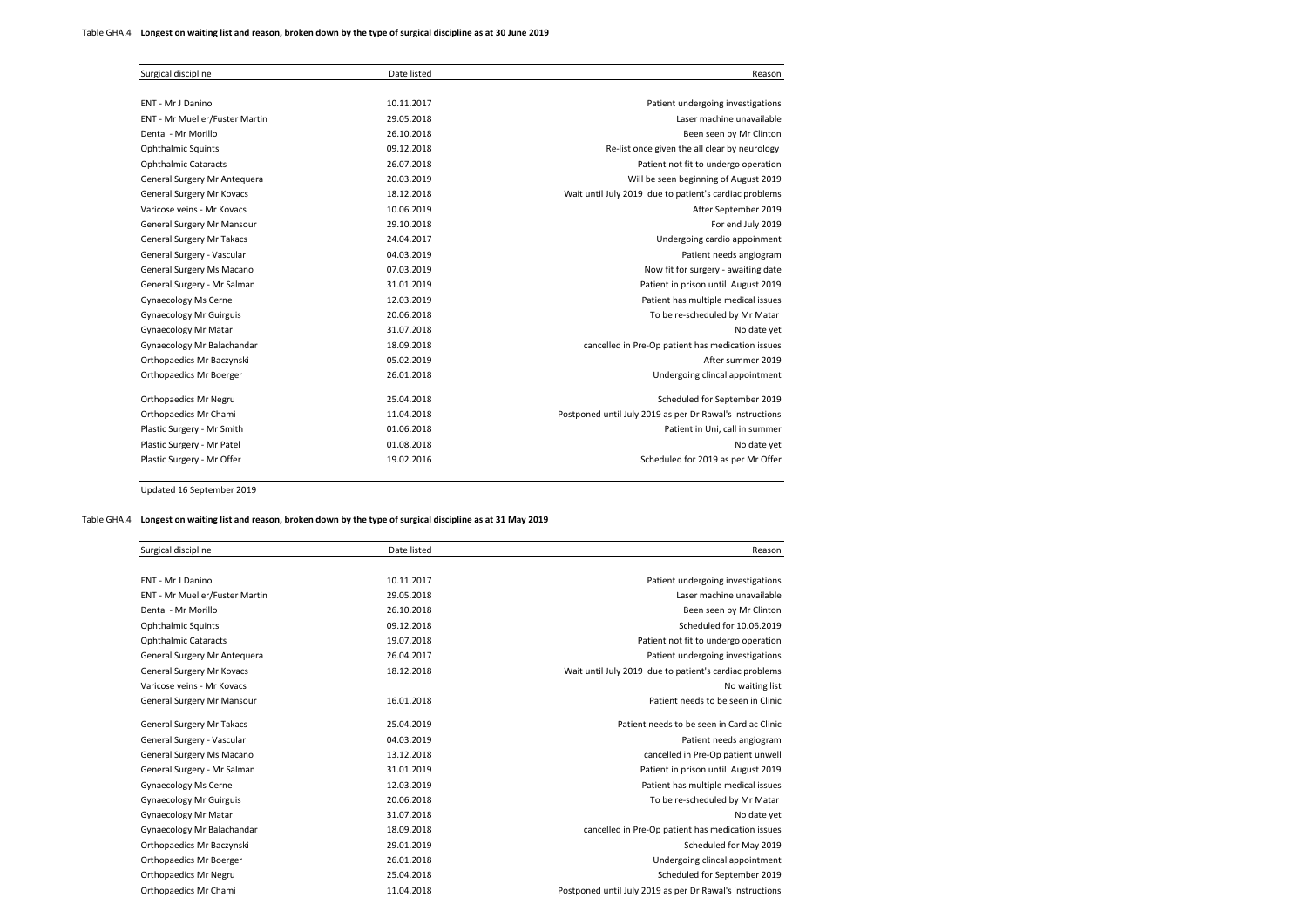Plastic Surgery - Mr Smith Nova is the Nova is the Nova is the Nova is the Nova is the Nova is the Nova is the<br>Plastic Surgery - Mr Patel Nova is the Nova is the Nova is the Nova is the Nova is the Nova is the Nova is the<br> Plastic Surgery - Mr Patel 01.08.2018 01.08.2018<br>Plastic Surgery - Mr Offer 19.02.2016

Scheduled for 2019 as per Mr Offer

Updated 16 September 2019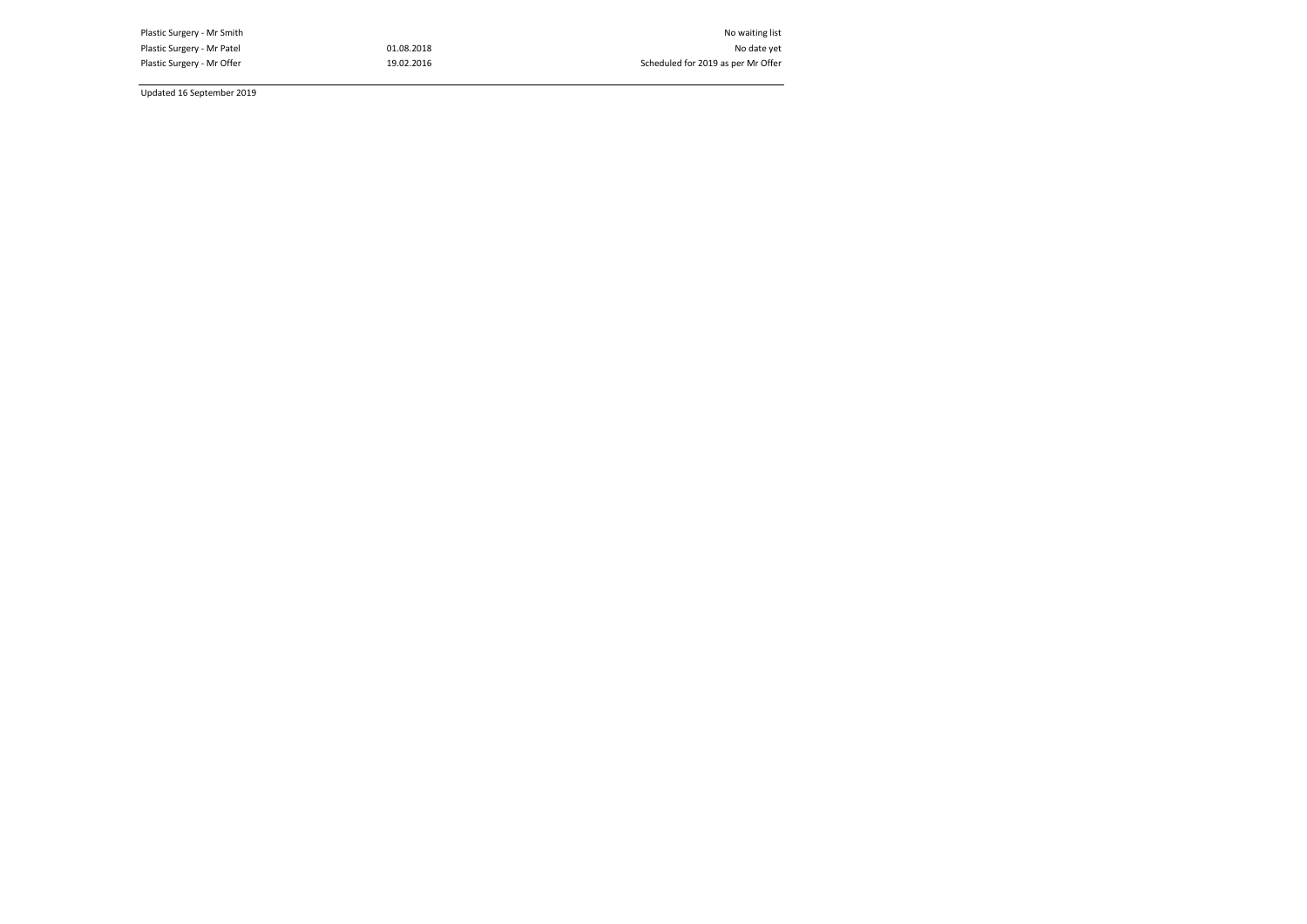| Surgical discipline              | Date listed | Reason                                                          |
|----------------------------------|-------------|-----------------------------------------------------------------|
|                                  |             |                                                                 |
| ENT - Mr J Danino                | 22.11.2018  | Postponed in Pre-Op - Patient has med issues                    |
| <b>ENT - Mr Mueller</b>          | 29.05.2018  | Laser machine unavailable                                       |
| General Surgery Mr Antequera     | 07.06.2017  | Cardiac problems                                                |
| General Surgery Mr Kovacs        | 05.12.2018  | Postponed for 3 months in Pre-Op - patient has medical problems |
| General Surgery Mr Mansour       | 16.01.2018  | Patient needs to be seen in Clinic                              |
| <b>General Surgery Mr Takacs</b> | 05.10.2015  | Having endoscopy                                                |
| General Surgery - Vascular       | 27.02.2019  | Date given - 13.05.2019                                         |
| General Surgery Ms Macano        | 13.12.2018  | cancelled in Pre-Op patient unwell                              |
| Gynaecology Ms Cerne             |             | No waiting list                                                 |
| <b>Gynaecology Mr Guirguis</b>   | 20.06.2018  | To be re-scheduled by Mr Matar                                  |
| <b>Gynaecology Mr Matar</b>      | 18.02.2019  | No date yet                                                     |
| Gynaecology Mr Balachandar       | 18.09.2018  | cancelled in Pre-Op patient has medication issues               |
| Orthopaedics Mr Baczynski        | 11.12.2018  | No date yet                                                     |
| Orthopaedics Mr Boerger          | 26.01.2018  | Undergoing clincal appointment                                  |
| Orthopaedics Mr Negru            | 20.12.2017  | Postponed in Pre-Op - Patient has med issues                    |
| Orthopaedics Mr Chami            | 11.04.2018  | Postponed until July 2019 as per Dr Rawal's instructions        |
| Plastic Surgery - Mr Smith       | 43252       | No date yet                                                     |
| Plastic Surgery - Mr Patel       | 01.08.2018  | No date yet                                                     |
| Plastic Surgery - Mr Offer       | 18.08.2018  | To be seen by Mr Smith                                          |

Updated 16 September 2019

## Table GHA.4 **Longest on waiting list and reason, broken down by the type of surgical discipline as at 31 March 2019**

| Reason                                                          | Date listed | Surgical discipline                      |
|-----------------------------------------------------------------|-------------|------------------------------------------|
|                                                                 |             |                                          |
| Postponed in Pre-Op - Patient has med issues                    | 22.11.2018  | ENT - Mr J Danino                        |
| Laser machine not working                                       | 29.05.2018  | <b>ENT - Mr Mueller</b>                  |
| Cardiac problems                                                | 07.06.2017  | General Surgery Mr Antequera             |
| Cardiac problems                                                | 14.09.2018  | General Surgery Mr Arocena               |
| Postponed for 3 months in Pre-Op - patient has medical problems | 05.12.2018  | General Surgery Mr Kovacs                |
| No date yet                                                     | 05.11.2018  | General Surgery Mr Mansour               |
| Missing instruments                                             | 01.11.2018  | <b>General Surgery Mr Tatacks</b>        |
| Patient needs to be seen in Clinic                              | 30.07.2018  | General Surgery Mr R Carvajal - Vascular |
| Waiting for Ultra sound                                         | 01.02.2018  | General Surgery Ms Macano                |
| Patient has medical issues                                      | 18.09.2018  | Gynaecology Ms Chadrika                  |
| Undergoing clinical appointment                                 | 15.03.2018  | Gynaecology Eldash                       |
| To be re-scheduled by Mr Matar                                  | 20.06.2018  | <b>Gynaecology Mr Guirguis</b>           |
| Re-scheduled for January 2019                                   | 14.09.2018  | <b>Gynaecology Mr Matar</b>              |
| Patient admitted                                                | 14.03.2018  | Gynaecology Mr Ogbonmwan                 |
| No date vet                                                     | 11.12.2018  | Orthopaedics Mr Baczynski                |
| Needs to be reviewed by Mr Boerger                              | 21.09.2017  | Orthopaedics Mr Boerger                  |
| Awaiting referral                                               | 16.08.2018  | Orthopaedics Mr Negru                    |
| No date yet                                                     | 11.12.2018  | Orthopaedics Mr Chami                    |
| Cancelled by Doctor - patient needs to lose more weight         | 10.08.2015  | Plastic Surgery - Mr Henderson           |
| No date yet                                                     | 01.06.2018  | Plastic Surgery - Mr Smith               |
| No date yet                                                     | 01.08.2018  | Plastic Surgery - Mr Patel               |
| To be seen by Mr Smith                                          | 18.08.2018  | Plastic Surgery - Mr Offer               |

Updated 2 April 2019